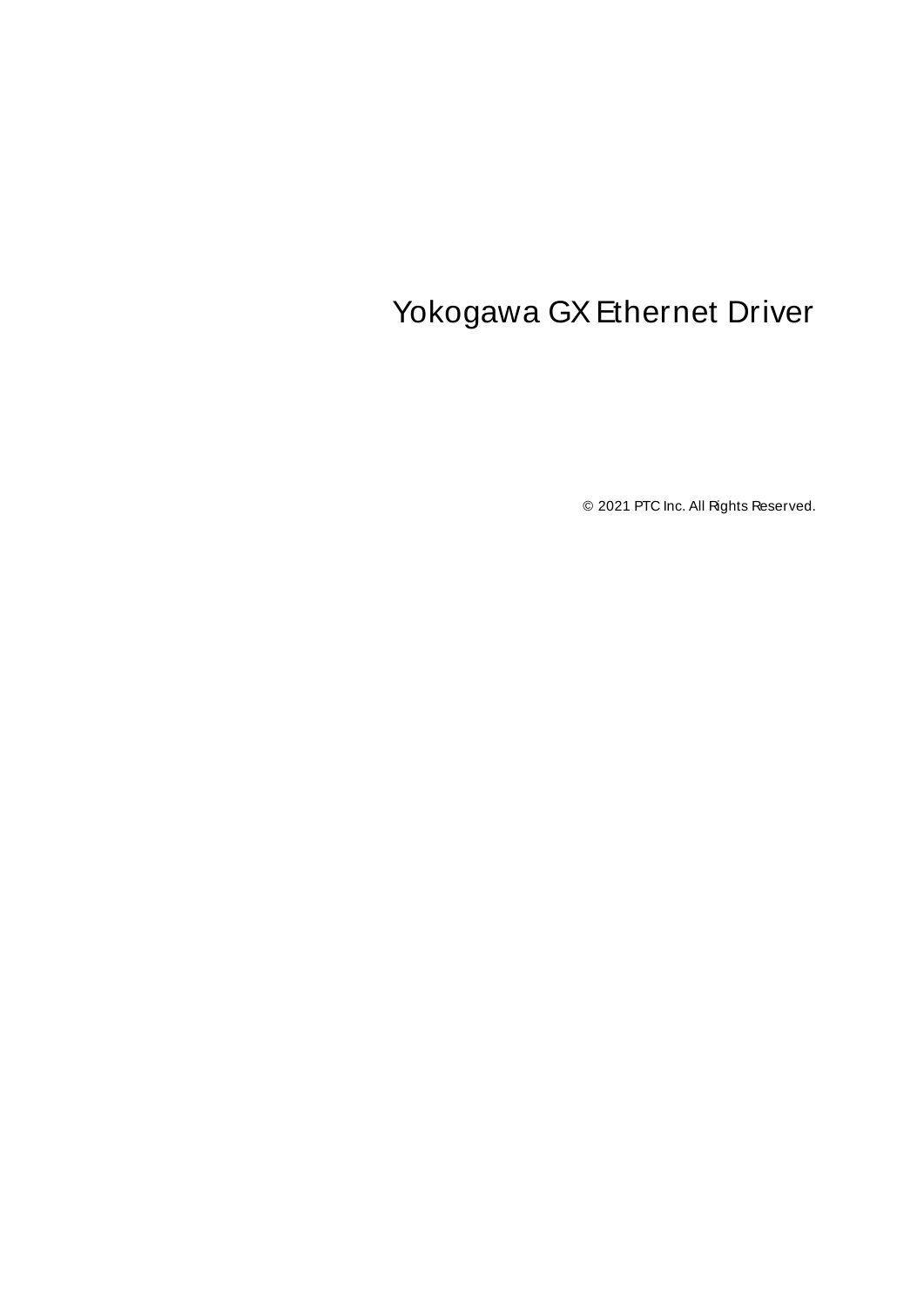# <span id="page-1-0"></span>Table of Contents

| Device Properties — General memorial contracts and the contracts of the Contracts of Terminan and T |
|-----------------------------------------------------------------------------------------------------|
|                                                                                                     |
|                                                                                                     |
|                                                                                                     |
|                                                                                                     |
|                                                                                                     |
|                                                                                                     |
|                                                                                                     |
|                                                                                                     |
|                                                                                                     |
|                                                                                                     |
|                                                                                                     |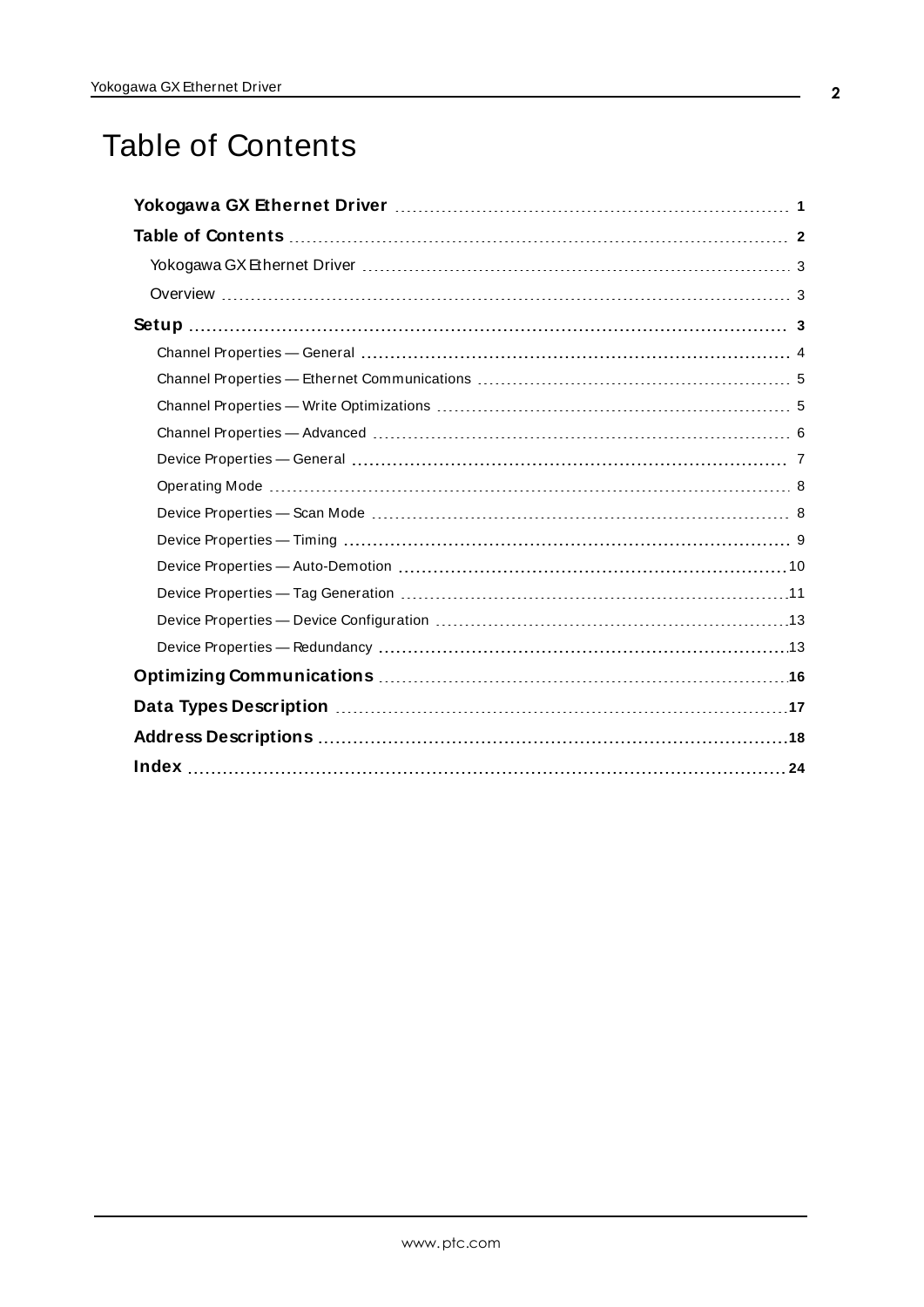## <span id="page-2-0"></span>**Yokogawa GX Ethernet Driver**

Help version 1.008

### **CONTENTS**

**[Overview](#page-2-1)**

What is the Yokogawa GX Ethernet Driver?

**[Setup](#page-2-2)**

How do I configure a device for use with this driver?

#### **Optimizing [Communications](#page-15-0)**

How do I get the best performance from the Yokogawa GX Ethernet Driver?

#### **Data Types [Description](#page-16-0)**

What data types does this driver support?

#### **Automatic Tag Database [Generation](#page-10-0)**

How can I configure tags for the Yokogawa GX Ethernet Driver?

#### <span id="page-2-1"></span>**Overview**

The Yokogawa GX Ethernet Driver provides a reliable way to connect Yokogawa GX Ethernet devices to OPC Client applications; including HMI, SCADA, Historian, MES, ERPand countless custom applications. It is intended for use with Yokogawa Data Acquisition and Data Recorder devices that support Ethernet TCP communications.

#### <span id="page-2-2"></span>**Setup**

#### **Supported Yokogawa Devices**

GX10 GX20 GP10 GP20 GM10

#### **Channel and Device Limits**

The maximum number of channels supported by this driver is 100. The maximum number of devices supported by this driver is 1024 per channel.

#### <span id="page-2-3"></span>**Device ID**

Yokogawa devices are networked using standard IPaddressing. In general, the Device ID has the following format: YYY.YYY.YYY.YYY, where YYYdesignates the device's IPaddress. Each YYYbyte should be in the range of 0 to 255.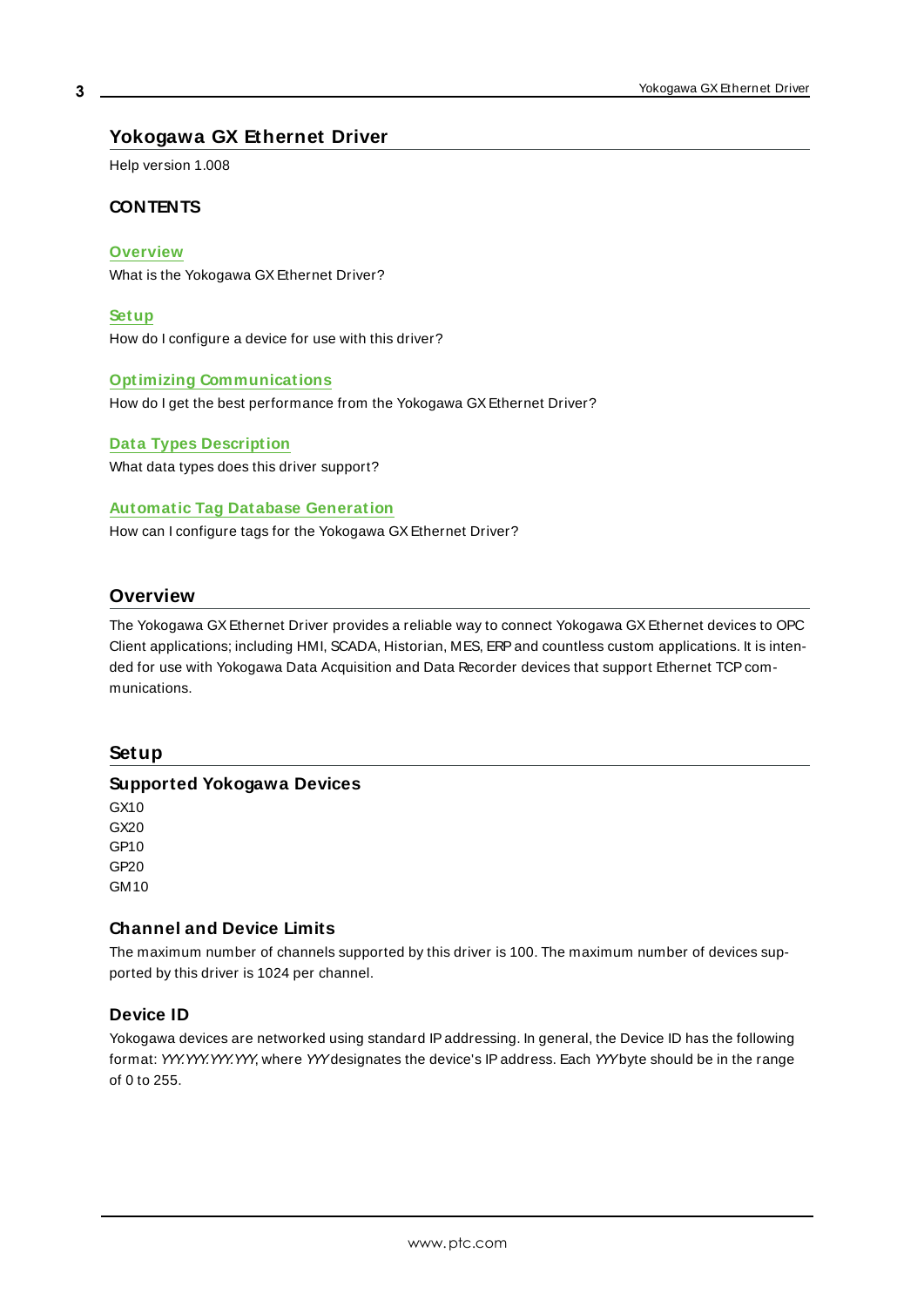### <span id="page-3-0"></span>**Channel Properties — General**

This server supports the use of multiple simultaneous communications drivers. Each protocol or driver used in a server project is called a channel. A server project may consist of many channels with the same communications driver or with unique communications drivers. A channel acts as the basic building block of an OPC link. This group is used to specify general channel properties, such as the identification attributes and operating mode.

| <b>Property Groups</b>          | <b>Identification</b><br>$\overline{ }$ |                |
|---------------------------------|-----------------------------------------|----------------|
| General                         | Name                                    |                |
|                                 | Description                             |                |
| Write Optimizations<br>Advanced | Driver                                  |                |
|                                 | $\Box$ Diagnostics                      |                |
|                                 | <b>Diagnostics Capture</b>              | <b>Disable</b> |

#### **Identification**

**Name**: Specify the user-defined identity of this channel. In each server project, each channel name must be unique. Although names can be up to 256 characters, some client applications have a limited display window when browsing the OPC server's tag space. The channel name is part of the OPC browser information. The property is required for creating a channel.

For information on reserved characters, refer to "How To... Properly Name a Channel, Device, Tag, and Tag Group" in the server help.

**Description**: Specify user-defined information about this channel.

Many of these properties, including Description, have an associated system tag.

**Driver**: Specify the protocol / driver for this channel. This property specifies the device driver that was selected during channel creation. It is a disabled setting in the channel properties. The property is required for creating a channel.

**Note**: With the server's online full-time operation, these properties can be changed at any time. This includes changing the channel name to prevent clients from registering data with the server. If a client has already acquired an item from the server before the channel name is changed, the items are unaffected. If, after the channel name has been changed, the client application releases the item and attempts to reacquire using the old channel name, the item is not accepted. Changes to the properties should not be made once a large client application has been developed. Utilize proper user role and privilege management to prevent operators from changing properties or accessing server features.

#### **Diagnostics**

**Diagnostics Capture**: When enabled, this option makes the channel's diagnostic information available to OPC applications allows the usage of statistics tags that provide feedback to client applications regarding the operation of the channel. Because the server's diagnostic features require a minimal amount of overhead processing, it is recommended that they be utilized when needed and disabled when not. The default is disabled.

**Note:** This property is not available if the driver does not support diagnostics.

**• For more information, refer to "Communication Diagnostics" and "Statistics Tags" in the server help.**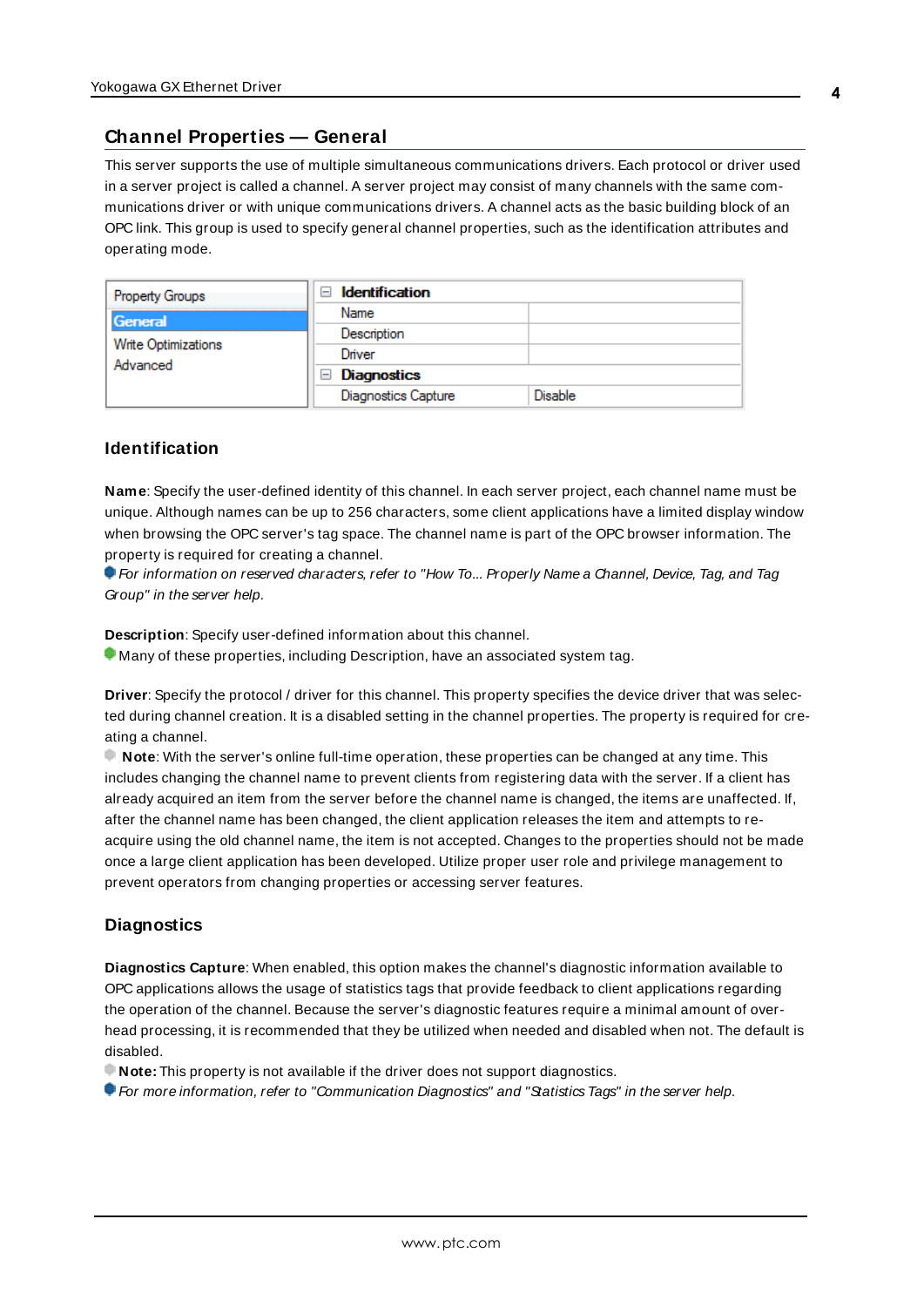## <span id="page-4-0"></span>**Channel Properties — Ethernet Communications**

Ethernet Communication can be used to communicate with devices.

| <b>Property Groups</b>         | <b>Ethemet Settings</b> |         |                          |
|--------------------------------|-------------------------|---------|--------------------------|
| General                        | Network Adapter         | Default | $\overline{\phantom{0}}$ |
| <b>Ethernet Communications</b> |                         |         |                          |
| <b>Write Optimizations</b>     |                         |         |                          |
| Advanced                       |                         |         |                          |

#### **Ethernet Settings**

**Network Adapter**: Specify the network adapter to bind. When left blank or Default is selected, the operating system selects the default adapter.

### <span id="page-4-1"></span>**Channel Properties — Write Optimizations**

The server must ensure that the data written from the client application gets to the device on time. Given this goal, the server provides optimization properties to meet specific needs or improve application responsiveness.

| <b>Property Groups</b>     | $\Box$ Write Optimizations |                                      |
|----------------------------|----------------------------|--------------------------------------|
| General                    | <b>Optimization Method</b> | Write Only Latest Value for All Tags |
|                            | Duty Cycle                 |                                      |
| <b>Write Optimizations</b> |                            |                                      |

#### **Write Optimizations**

**Optimization Method**: Controls how write data is passed to the underlying communications driver. The options are:

- <sup>l</sup> **Write All Values for All Tags**: This option forces the server to attempt to write every value to the controller. In this mode, the server continues to gather write requests and add them to the server's internal write queue. The server processes the write queue and attempts to empty it by writing data to the device as quickly as possible. This mode ensures that everything written from the client applications is sent to the target device. This mode should be selected if the write operation order or the write item's content must uniquely be seen at the target device.
- <sup>l</sup> **Write Only Latest Value for Non-Boolean Tags**: Many consecutive writes to the same value can accumulate in the write queue due to the time required to actually send the data to the device. If the server updates a write value that has already been placed in the write queue, far fewer writes are needed to reach the same final output value. In this way, no extra writes accumulate in the server's queue. When the user stops moving the slide switch, the value in the device is at the correct value at virtually the same time. As the mode states, any value that is not a Boolean value is updated in the server's internal write queue and sent to the device at the next possible opportunity. This can greatly improve the application performance.

**Note**: This option does not attempt to optimize writes to Boolean values. It allows users to optimize the operation of HMI data without causing problems with Boolean operations, such as a momentary push button.

<sup>l</sup> **Write Only Latest Value for All Tags**: This option takes the theory behind the second optimization mode and applies it to all tags. It is especially useful if the application only needs to send the latest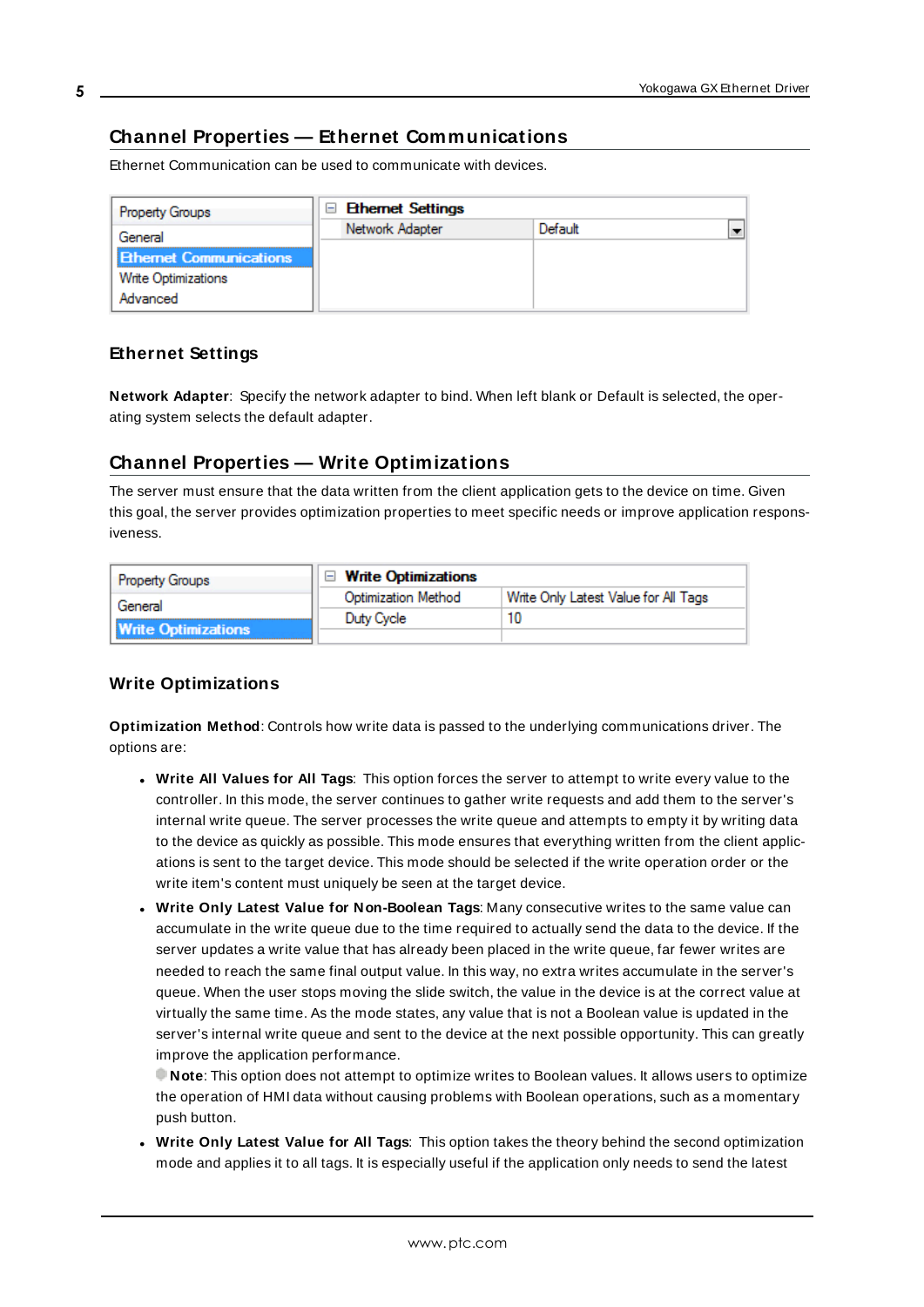value to the device. This mode optimizes all writes by updating the tags currently in the write queue before they are sent. This is the default mode.

**Duty Cycle**: is used to control the ratio of write to read operations. The ratio is always based on one read for every one to ten writes. The duty cycle is set to ten by default, meaning that ten writes occur for each read operation. Although the application is performing a large number of continuous writes, it must be ensured that read data is still given time to process. A setting of one results in one read operation for every write operation. If there are no write operations to perform, reads are processed continuously. This allows optimization for applications with continuous writes versus a more balanced back and forth data flow. **Note**: It is recommended that the application be characterized for compatibility with the write optimization enhancements before being used in a production environment.

#### <span id="page-5-0"></span>**Channel Properties — Advanced**

This group is used to specify advanced channel properties. Not all drivers support all properties; so the Advanced group does not appear for those devices.

| <b>Property Groups</b>     | $\Box$ Non-Normalized Float Handling |                   |
|----------------------------|--------------------------------------|-------------------|
| General                    | <b>Floating-Point Values</b>         | Replace with Zero |
| <b>Write Optimizations</b> | <b>Inter-Device Delay</b>            |                   |
| <b>Advanced</b>            | Inter-Device Delay (ms)              |                   |
|                            |                                      |                   |

**Non-Normalized Float Handling**: A non-normalized value is defined as Infinity, Not-a-Number (NaN), or as a Denormalized Number. The default is Replace with Zero. Drivers that have native float handling may default to Unmodified. Non-normalized float handling allows users to specify how a driver handles non-normalized IEEE-754 floating point data. Descriptions of the options are as follows:

- <sup>l</sup> **Replace with Zero**: This option allows a driver to replace non-normalized IEEE-754 floating point values with zero before being transferred to clients.
- <sup>l</sup> **Unmodified**: This option allows a driver to transfer IEEE-754 denormalized, normalized, non-number, and infinity values to clients without any conversion or changes.

**Note:** This property is not available if the driver does not support floating-point values or if it only supports the option that is displayed. According to the channel's float normalization setting, only real-time driver tags (such as values and arrays) are subject to float normalization. For example, EFM data is not affected by this setting.

For more information on the floating-point values, refer to "How To ... Work with Non-Normalized Floating-Point Values" in the server help.

**Inter-Device Delay**: Specify the amount of time the communications channel waits to send new requests to the next device after data is received from the current device on the same channel. Zero (0) disables the delay.

**Note:** This property is not available for all drivers, models, and dependent settings.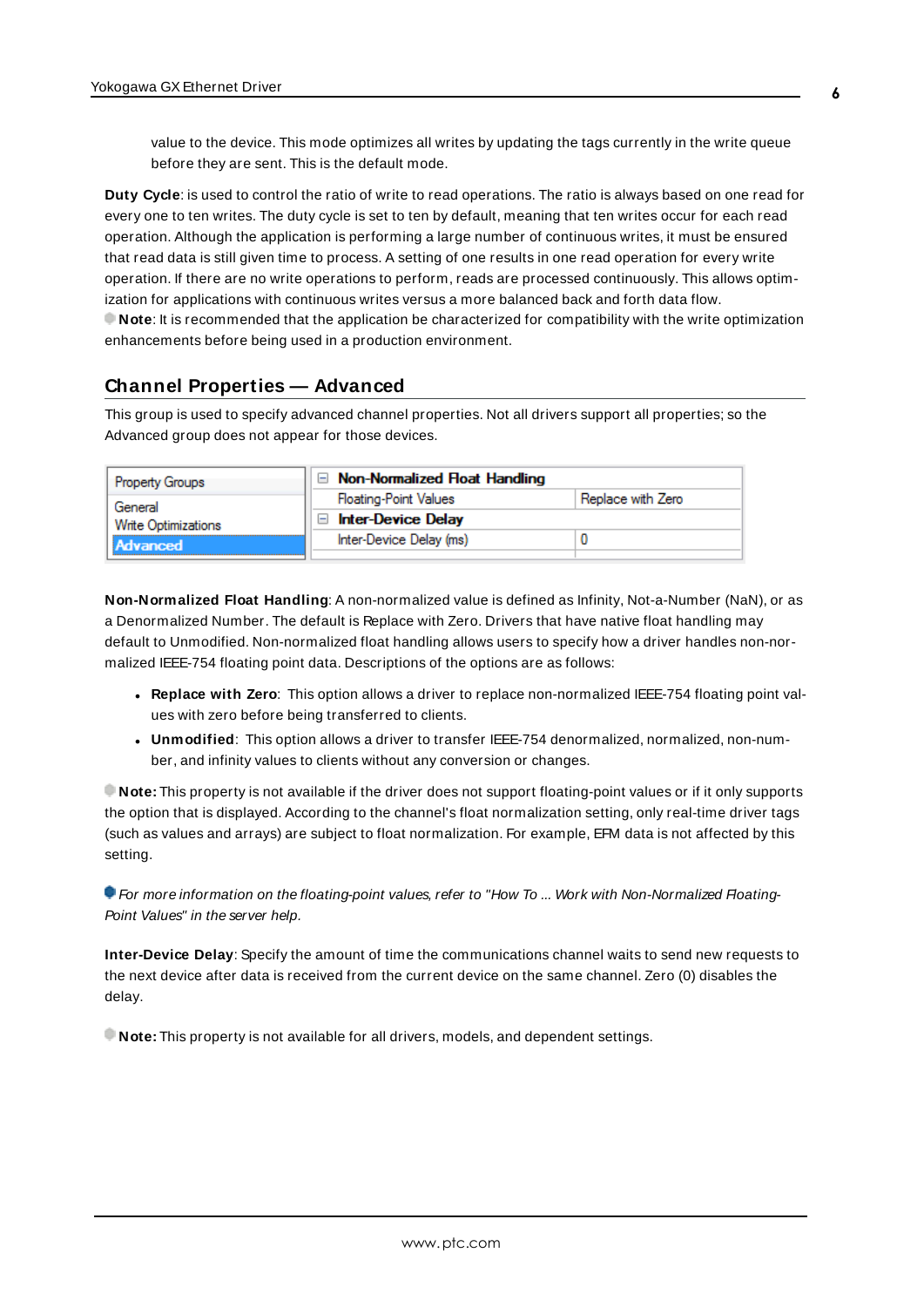## <span id="page-6-0"></span>**Device Properties — General**

A device represents a single target on a communications channel. If the driver supports multiple controllers, users must enter a device ID for each controller.

| Property Groups      | <b>Identification</b><br>$\equiv$ |         |
|----------------------|-----------------------------------|---------|
| General<br>Scan Mode | Name                              |         |
|                      | Description                       |         |
|                      | Channel Assignment                |         |
|                      | Driver                            |         |
|                      | Model                             |         |
|                      | <b>ID</b> Format                  | Decimal |
|                      | ID                                | っ       |

#### <span id="page-6-5"></span>**Identification**

**Name**: Specify the name of the device. It is a logical user-defined name that can be up to 256 characters long and may be used on multiple channels.

**Note**: Although descriptive names are generally a good idea, some OPC client applications may have a limited display window when browsing the OPC server's tag space. The device name and channel name become part of the browse tree information as well. Within an OPC client, the combination of channel name and device name would appear as "ChannelName.DeviceName".

For more information, refer to "How To... Properly Name a Channel, Device, Tag, and Tag Group" in server help.

**Description**: Specify the user-defined information about this device.

<span id="page-6-1"></span>**Many of these properties, including Description, have an associated system tag.** 

<span id="page-6-2"></span>**Channel Assignment**: Specify the user-defined name of the channel to which this device currently belongs.

<span id="page-6-4"></span>**Driver**: Selected protocol driver for this device.

**Model**: Specify the type of device that is associated with this ID. The contents of the drop-down menu depend on the type of communications driver being used. Models that are not supported by a driver are disabled. If the communications driver supports multiple device models, the model selection can only be changed when there are no client applications connected to the device.

**Note:** If the communication driver supports multiple models, users should try to match the model selection to the physical device. If the device is not represented in the drop-down menu, select a model that conforms closest to the target device. Some drivers support a model selection called "Open," which allows users to communicate without knowing the specific details of the target device. For more information, refer to the driver help documentation.

<span id="page-6-3"></span>**ID**: Specify the device's driver-specific station or node. The type of ID entered depends on the communications driver being used. For many communication drivers, the ID is a numeric value. Drivers that support a Numeric ID provide users with the option to enter a numeric value whose format can be changed to suit the needs of the application or the characteristics of the selected communications driver. The format is set by the driver by default. Options include Decimal, Octal, and Hexadecimal.

**Note**: If the driver is Ethernet-based or supports an unconventional station or node name, the device's TCP/IPaddress may be used as the device ID. TCP/IPaddresses consist of four values that are separated by periods, with each value in the range of 0 to 255. Some device IDs are string based. There may be additional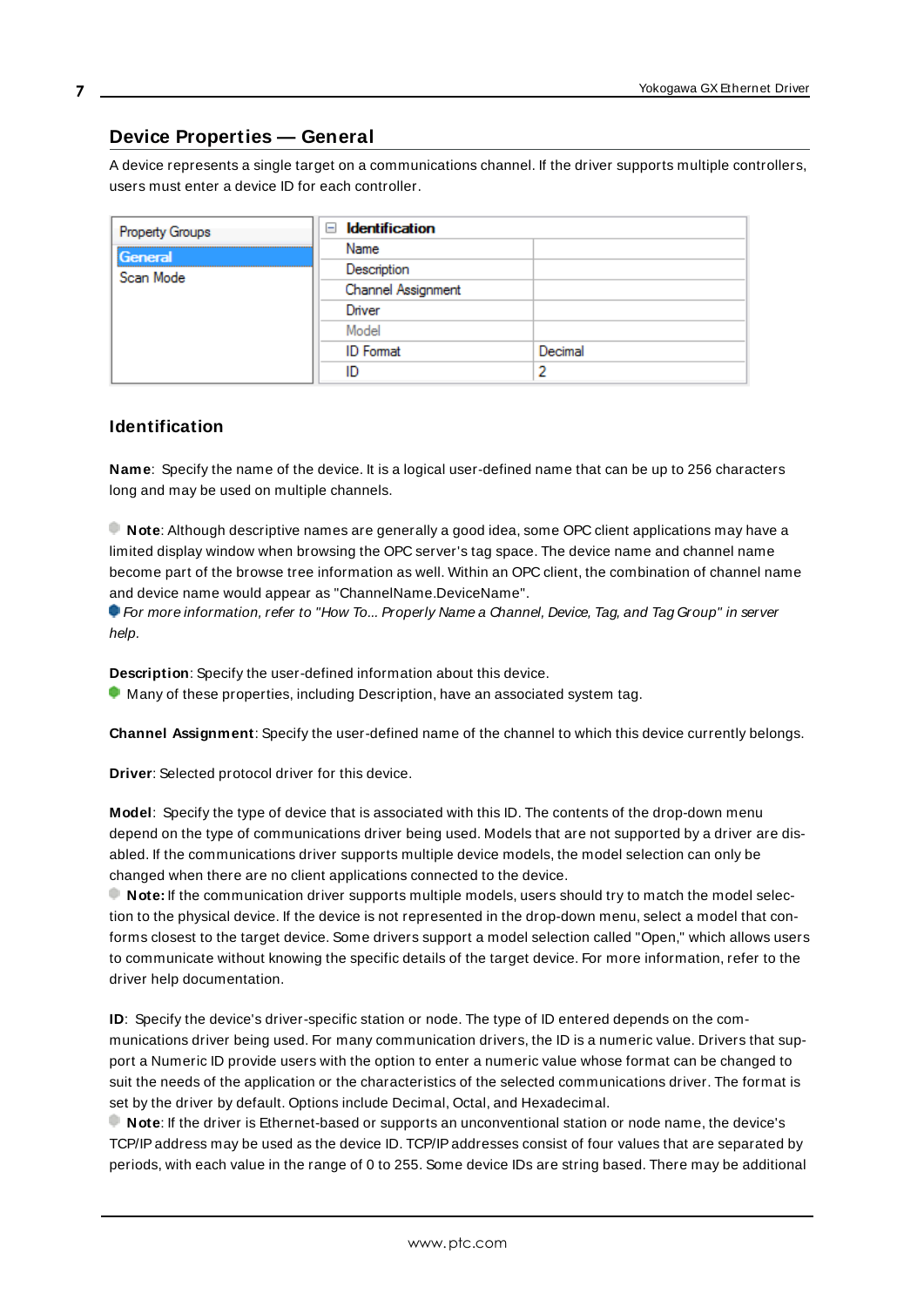properties to configure within the ID field, depending on the driver. For more information, refer to the driver's help documentation.

#### <span id="page-7-0"></span>**Operating Mode**

| Property Groups | <b>Identification</b> |        |
|-----------------|-----------------------|--------|
| General         | <b>Operating Mode</b> |        |
| Scan Mode       | Data Collection       | Enable |
|                 | Simulated             | No     |

<span id="page-7-2"></span>**Data Collection**: This property controls the device's active state. Although device communications are enabled by default, this property can be used to disable a physical device. Communications are not attempted when a device is disabled. From a client standpoint, the data is marked as invalid and write operations are not accepted. This property can be changed at any time through this property or the device system tags.

<span id="page-7-4"></span>**Simulated**: Place the device into or out of Simulation Mode. In this mode, the driver does not attempt to communicate with the physical device, but the server continues to return valid OPC data. Simulated stops physical communications with the device, but allows OPC data to be returned to the OPC client as valid data. While in Simulation Mode, the server treats all device data as reflective: whatever is written to the simulated device is read back and each OPC item is treated individually. The item's memory map is based on the group Update Rate. The data is not saved if the server removes the item (such as when the server is reinitialized). The default is No.

**Notes:**

- 1. This System tag (Simulated) is read only and cannot be written to for runtime protection. The System tag allows this property to be monitored from the client.
- 2. In Simulation mode, the item's memory map is based on client update rate(s) (Group Update Rate for OPC clients or Scan Rate for native and DDEinterfaces). This means that two clients that reference the same item with different update rates return different data.

 Simulation Mode is for test and simulation purposes only. It should never be used in a production environment.

### <span id="page-7-1"></span>**Device Properties — Scan Mode**

The Scan Mode specifies the subscribed-client requested scan rate for tags that require device communications. Synchronous and asynchronous device reads and writes are processed as soon as possible; unaffected by the Scan Mode properties.

| <b>Property Groups</b> | $\Box$ Scan Mode           |                                    |
|------------------------|----------------------------|------------------------------------|
| General                | Scan Mode                  | Respect Client-Specified Scan Rate |
| Scan Mode              | Initial Updates from Cache | Disable                            |
|                        |                            |                                    |

<span id="page-7-3"></span>**Scan Mode**: Specify how tags in the device are scanned for updates sent to subscribing clients. Descriptions of the options are:

- <sup>l</sup> **Respect Client-Specified Scan Rate**: This mode uses the scan rate requested by the client.
- <sup>l</sup> **Request Data No Faster than Scan Rate**: This mode specifies the value set as the maximum scan rate. The valid range is 10 to 99999990 milliseconds. The default is 1000 milliseconds.

**Note**: When the server has an active client and items for the device and the scan rate value is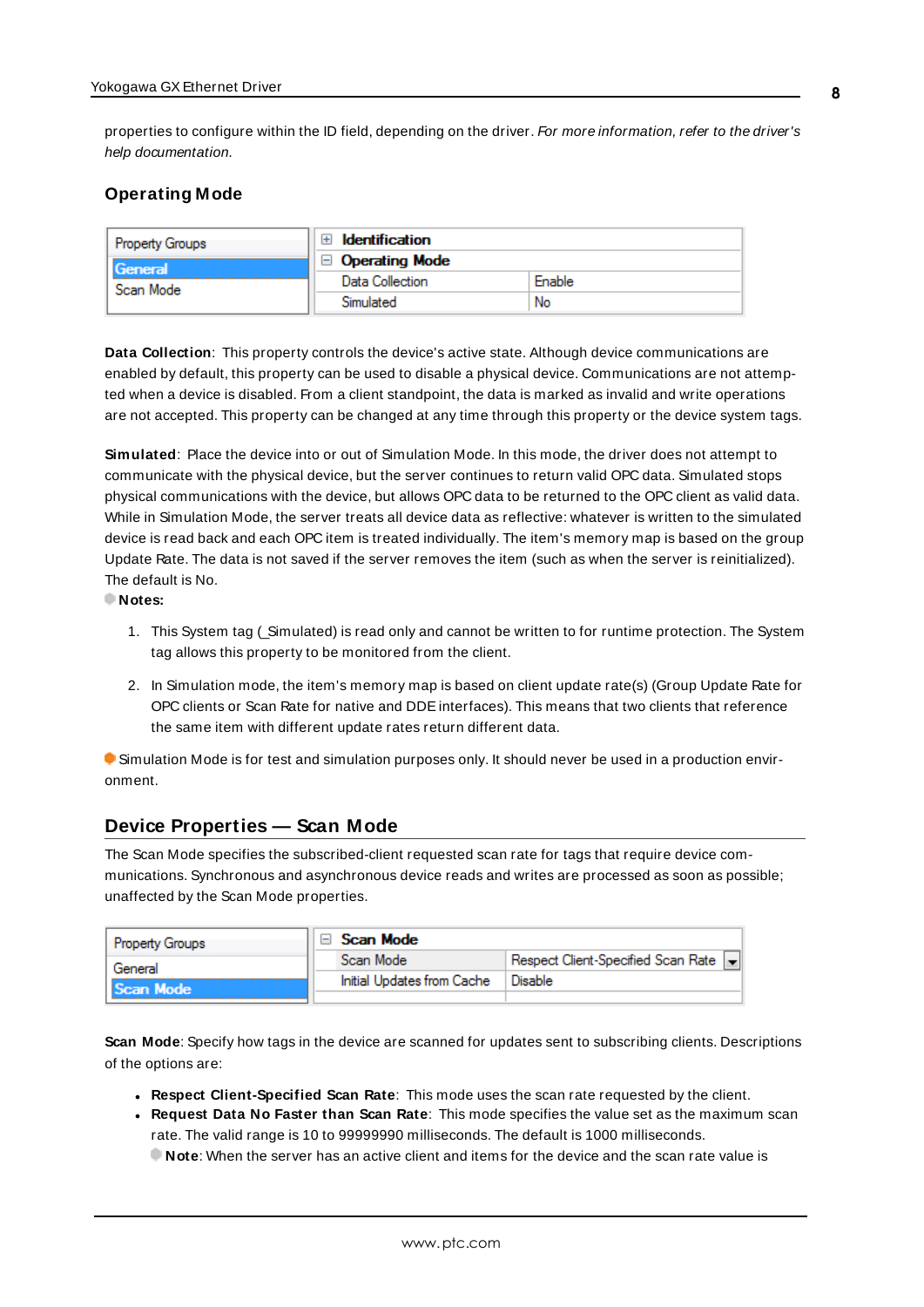increased, the changes take effect immediately. When the scan rate value is decreased, the changes do not take effect until all client applications have been disconnected.

- <span id="page-8-3"></span><sup>l</sup> **Request All Data at Scan Rate**: This mode forces tags to be scanned at the specified rate for subscribed clients. The valid range is 10 to 99999990 milliseconds. The default is 1000 milliseconds.
- <sup>l</sup> **Do Not Scan, Demand Poll Only**: This mode does not periodically poll tags that belong to the device nor perform a read to get an item's initial value once it becomes active. It is the OPC client's responsibility to poll for updates, either by writing to the \_DemandPoll tag or by issuing explicit device reads for individual items. For more information, refer to "Device Demand Poll" in server help.
- <span id="page-8-6"></span><sup>l</sup> **Respect Tag-Specified Scan Rate**: This mode forces static tags to be scanned at the rate specified in their static configuration tag properties. Dynamic tags are scanned at the client-specified scan rate.

<span id="page-8-4"></span>**Initial Updates from Cache**: When enabled, this option allows the server to provide the first updates for newly activated tag references from stored (cached) data. Cache updates can only be provided when the new item reference shares the same address, scan rate, data type, client access, and scaling properties. A device read is used for the initial update for the first client reference only. The default is disabled; any time a client activates a tag reference the server attempts to read the initial value from the device.

## <span id="page-8-1"></span><span id="page-8-0"></span>**Device Properties — Timing**

The device Timing properties allow the driver's response to error conditions to be tailored to fit the application's needs. In many cases, the environment requires changes to these properties for optimum performance. Factors such as electrically generated noise, modem delays, and poor physical connections can influence how many errors or timeouts a communications driver encounters. Timing properties are specific to each configured device.

| <b>Communication Timeouts</b><br>$\overline{ }$ |      |
|-------------------------------------------------|------|
| Connect Timeout (s)                             |      |
| Request Timeout (ms)                            | 1000 |
| Attempts Before Timeout                         |      |
| Timing<br>$\overline{}$                         |      |
| Inter-Request Delay (ms)                        |      |
|                                                 |      |

#### <span id="page-8-2"></span>**Communications Timeouts**

**Connect Timeout**: This property (which is used primarily by Ethernet based drivers) controls the amount of time required to establish a socket connection to a remote device. The device's connection time often takes longer than normal communications requests to that same device. The valid range is 1 to 30 seconds. The default is typically 3 seconds, but can vary depending on the driver's specific nature. If this setting is not supported by the driver, it is disabled.

**Note:** Due to the nature of UDP connections, the connection timeout setting is not applicable when communicating via UDP.

<span id="page-8-5"></span>**Request Timeout**: Specify an interval used by all drivers to determine how long the driver waits for a response from the target device to complete. The valid range is 50 to 9,999,999 milliseconds (167.6667 minutes). The default is usually 1000 milliseconds, but can vary depending on the driver. The default timeout for most serial drivers is based on a baud rate of 9600 baud or better. When using a driver at lower baud rates, increase the timeout to compensate for the increased time required to acquire data.

**Attempts Before Timeout**: Specify how many times the driver issues a communications request before considering the request to have failed and the device to be in error. The valid range is 1 to 10. The default is

**9**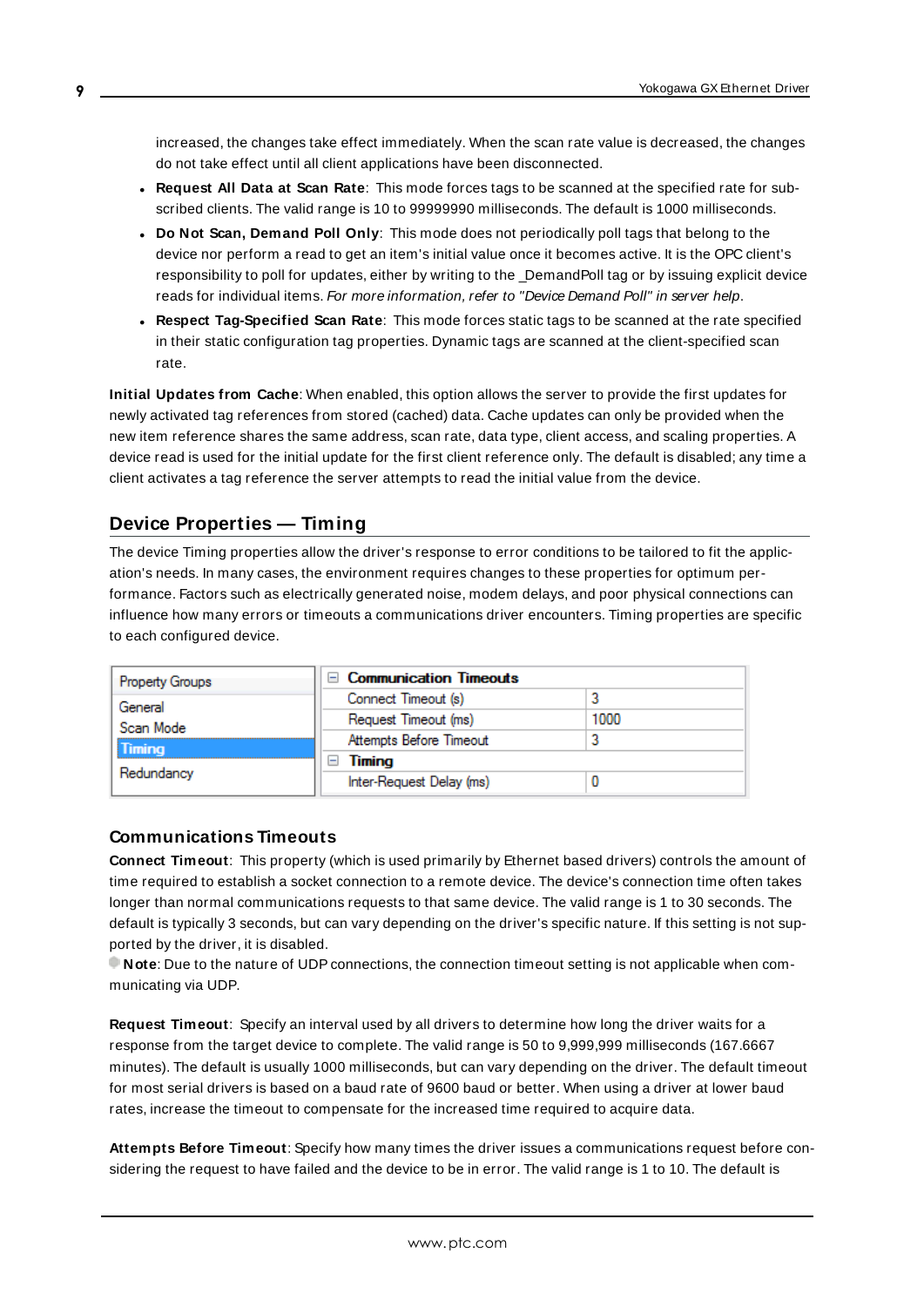<span id="page-9-1"></span>typically 3, but can vary depending on the driver's specific nature. The number of attempts configured for an application depends largely on the communications environment. This property applies to both connection attempts and request attempts.

### <span id="page-9-5"></span>**Timing**

**Inter-Request Delay**: Specify how long the driver waits before sending the next request to the target device. It overrides the normal polling frequency of tags associated with the device, as well as one-time reads and writes. This delay can be useful when dealing with devices with slow turnaround times and in cases where network load is a concern. Configuring a delay for a device affects communications with all other devices on the channel. It is recommended that users separate any device that requires an interrequest delay to a separate channel if possible. Other communications properties (such as communication serialization) can extend this delay. The valid range is 0 to 300,000 milliseconds; however, some drivers may limit the maximum value due to a function of their particular design. The default is 0, which indicates no delay between requests with the target device.

<span id="page-9-0"></span>**Note**: Not all drivers support Inter-Request Delay. This setting does not appear if it is not available.

## **Device Properties — Auto-Demotion**

The Auto-Demotion properties can temporarily place a device off-scan in the event that a device is not responding. By placing a non-responsive device offline for a specific time period, the driver can continue to optimize its communications with other devices on the same channel. After the time period has been reached, the driver re-attempts to communicate with the non-responsive device. If the device is responsive, the device is placed on-scan; otherwise, it restarts its off-scan time period.

| <b>Property Groups</b> | <b>Auto-Demotion</b>                    |               |
|------------------------|-----------------------------------------|---------------|
| General                | Demote on Failure                       | <b>Enable</b> |
| Scan Mode              | Timeouts to Demote                      |               |
| Timina                 | Demotion Period (ms)                    | 10000         |
| <b>Auto-Demotion</b>   | Discard Requests when Demoted   Disable |               |
|                        |                                         |               |

<span id="page-9-2"></span>**Demote on Failure**: When enabled, the device is automatically taken off-scan until it is responding again. **Tip:** Determine when a device is off-scan by monitoring its demoted state using the \_AutoDemoted system tag.

<span id="page-9-6"></span>**Timeouts to Demote**: Specify how many successive cycles of request timeouts and retries occur before the device is placed off-scan. The valid range is 1 to 30 successive failures. The default is 3.

<span id="page-9-3"></span>**Demotion Period**: Indicate how long the device should be placed off-scan when the timeouts value is reached. During this period, no read requests are sent to the device and all data associated with the read requests are set to bad quality. When this period expires, the driver places the device on-scan and allows for another attempt at communications. The valid range is 100 to 3600000 milliseconds. The default is 10000 milliseconds.

<span id="page-9-4"></span>**Discard Requests when Demoted**: Select whether or not write requests should be attempted during the off-scan period. Disable to always send write requests regardless of the demotion period. Enable to discard writes; the server automatically fails any write request received from a client and does not post a message to the Event Log.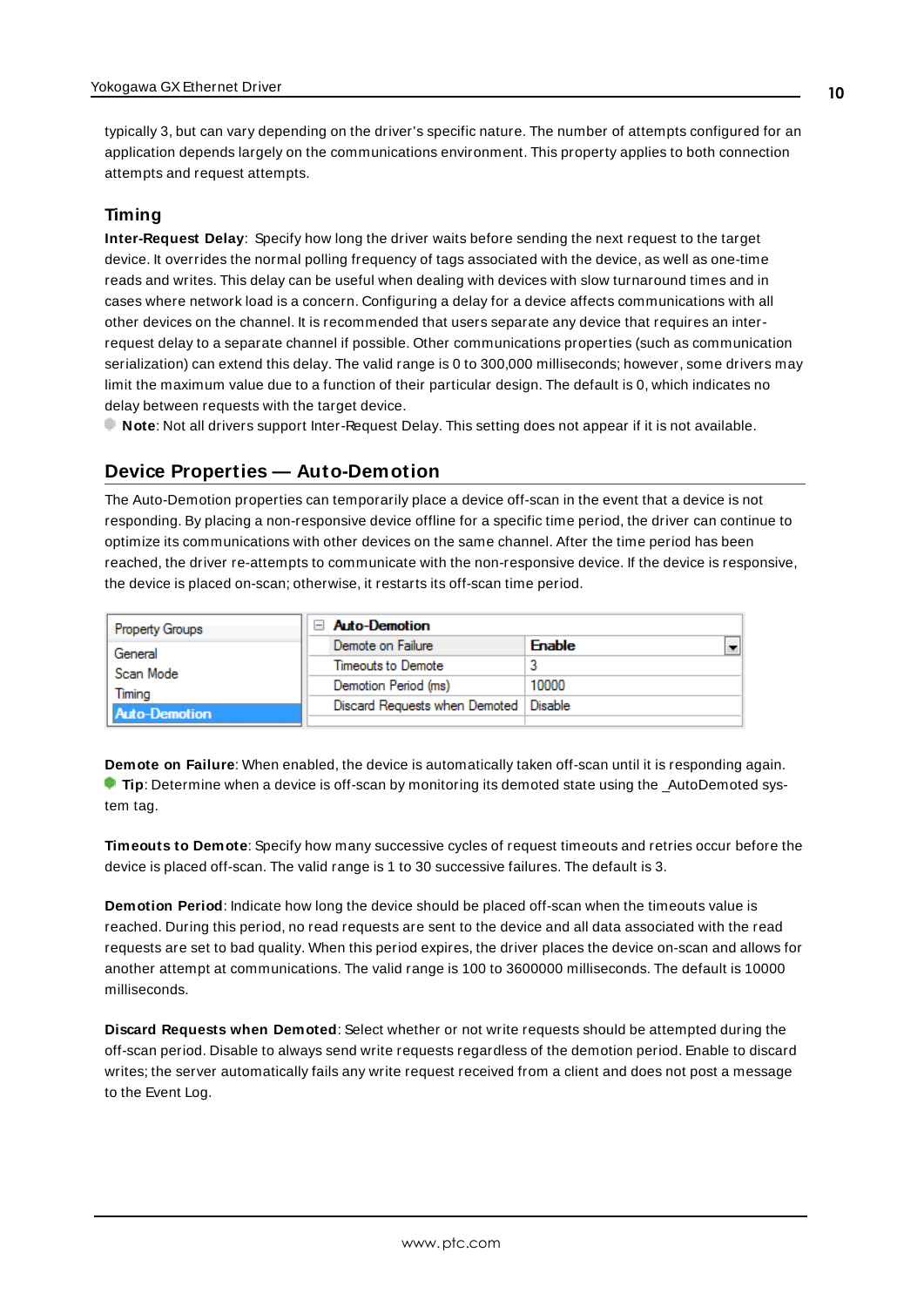## <span id="page-10-0"></span>**Device Properties — Tag Generation**

The automatic tag database generation features make setting up an application a plug-and-play operation. Select communications drivers can be configured to automatically build a list of tags that correspond to device-specific data. These automatically generated tags (which depend on the nature of the supporting driver) can be browsed from the clients.

Not all devices and drivers support full automatic tag database generation and not all support the same data types. Consult the data types descriptions or the supported data type lists for each driver for specifics.

If the target device supports its own local tag database, the driver reads the device's tag information and uses the data to generate tags within the server. If the device does not natively support named tags, the driver creates a list of tags based on driver-specific information. An example of these two conditions is as follows:

- 1. If a data acquisition system supports its own local tag database, the communications driver uses the tag names found in the device to build the server's tags.
- 2. If an Ethernet I/O system supports detection of its own available I/O module types, the communications driver automatically generates tags in the server that are based on the types of I/O modules plugged into the Ethernet I/O rack.

**Note**: Automatic tag database generation's mode of operation is completely configurable. For more information, refer to the property descriptions below.

| Property Groups       | <b>Tag Generation</b><br>н              |                            |
|-----------------------|-----------------------------------------|----------------------------|
| General               | On Property Change                      | Yes                        |
| Scan Mode             | On Device Startup                       | Do Not Generate on Startup |
| Timina                | On Duplicate Tag                        | Delete on Create           |
| Auto-Demotion         | Parent Group                            |                            |
| <b>Tag Generation</b> | Allow Automatically Generated Subgroups | <b>Enable</b>              |
|                       | Create                                  | Create tags                |
| Redundancy            |                                         |                            |

<span id="page-10-3"></span>**On Property Change**: If the device supports automatic tag generation when certain properties change, the **On Property Change** option is shown. It is set to **Yes** by default, but it can be set to **No** to control over when tag generation is performed. In this case, the **Create tags** action must be manually invoked to perform tag generation. To invoke via the Configuration API service, access /config/v1/project/channels/{name}/devices/ {name}/services/TagGeneration.

<span id="page-10-2"></span>**On Device Startup**: Specify when OPC tags are automatically generated. Descriptions of the options are as follows:

- <span id="page-10-1"></span><sup>l</sup> **Do Not Generate on Startup**: This option prevents the driver from adding any OPC tags to the tag space of the server. This is the default setting.
- <sup>l</sup> **Always Generate on Startup**: This option causes the driver to evaluate the device for tag information. It also adds tags to the tag space of the server every time the server is launched.
- <sup>l</sup> **Generate on First Startup**: This option causes the driver to evaluate the target device for tag information the first time the project is run. It also adds any OPC tags to the server tag space as needed.

**Note**: When the option to automatically generate OPC tags is selected, any tags that are added to the server's tag space must be saved with the project. Users can configure the project to automatically save from the **Tools** | **Options** menu.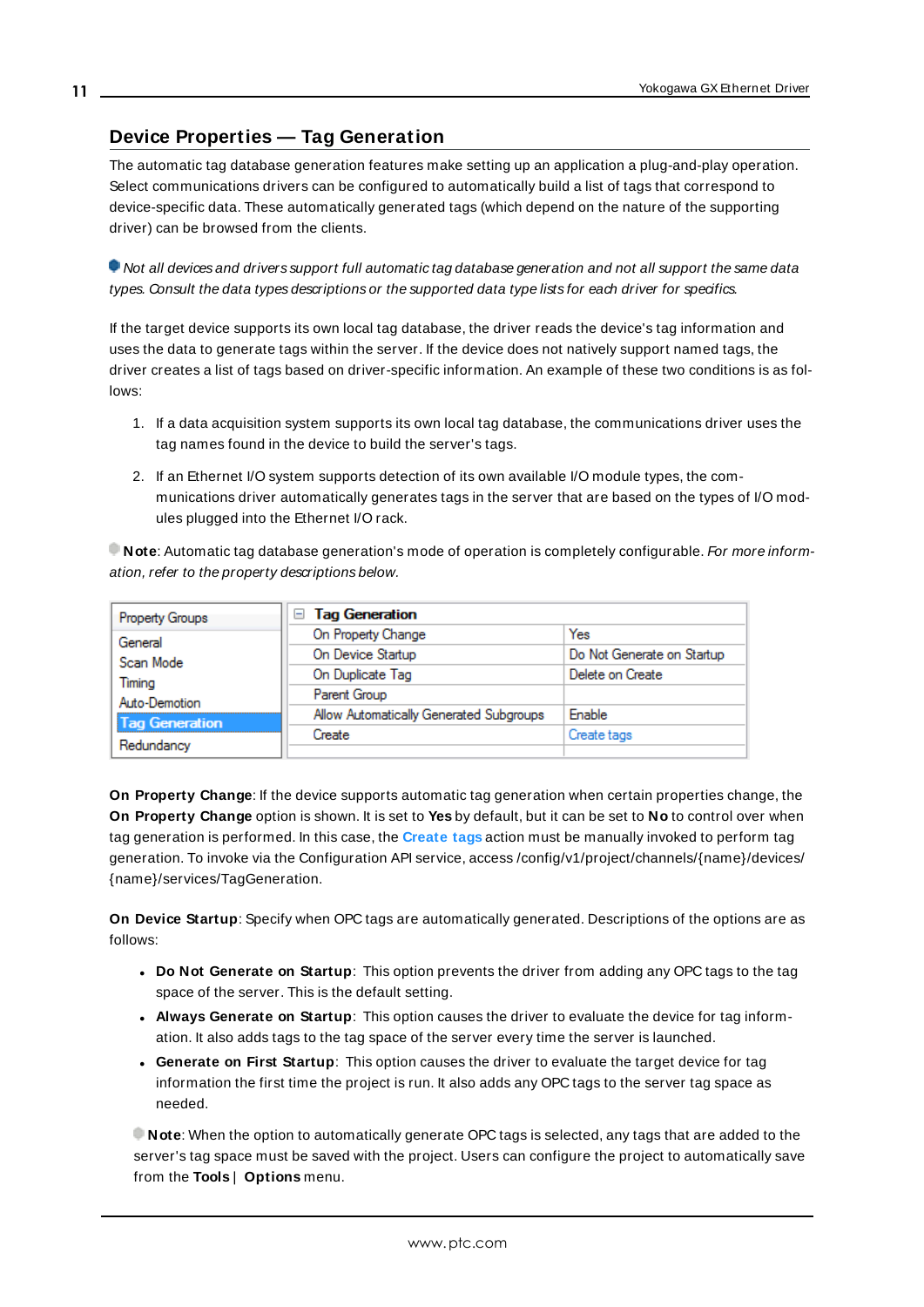<span id="page-11-3"></span>**On Duplicate Tag**: When automatic tag database generation is enabled, the server needs to know what to do with the tags that it may have previously added or with tags that have been added or modified after the communications driver since their original creation. This setting controls how the server handles OPC tags that were automatically generated and currently exist in the project. It also prevents automatically generated tags from accumulating in the server.

For example, if a user changes the I/O modules in the rack with the server configured to **Always Generate on Startup**, new tags would be added to the server every time the communications driver detected a new I/O module. If the old tags were not removed, many unused tags could accumulate in the server's tag space. The options are:

- <span id="page-11-2"></span>**.** Delete on Create: This option deletes any tags that were previously added to the tag space before any new tags are added. This is the default setting.
- <span id="page-11-4"></span><sup>l</sup> **Overwrite as Necessary**: This option instructs the server to only remove the tags that the communications driver is replacing with new tags. Any tags that are not being overwritten remain in the server's tag space.
- **.** Do not Overwrite: This option prevents the server from removing any tags that were previously generated or already existed in the server. The communications driver can only add tags that are completely new.
- <sup>l</sup> **Do not Overwrite, Log Error**: This option has the same effect as the prior option, and also posts an error message to the server's Event Log when a tag overwrite would have occurred.

**Note:** Removing OPC tags affects tags that have been automatically generated by the communications driver as well as any tags that have been added using names that match generated tags. Users should avoid adding tags to the server using names that may match tags that are automatically generated by the driver.

<span id="page-11-5"></span>**Parent Group**: This property keeps automatically generated tags from mixing with tags that have been entered manually by specifying a group to be used for automatically generated tags. The name of the group can be up to 256 characters. This parent group provides a root branch to which all automatically generated tags are added.

<span id="page-11-0"></span>**Allow Automatically Generated Subgroups**: This property controls whether the server automatically creates subgroups for the automatically generated tags. This is the default setting. If disabled, the server generates the device's tags in a flat list without any grouping. In the server project, the resulting tags are named with the address value. For example, the tag names are not retained during the generation process. **Note**: If, as the server is generating tags, a tag is assigned the same name as an existing tag, the system automatically increments to the next highest number so that the tag name is not duplicated. For example, if the generation process creates a tag named "AI22" that already exists, it creates the tag as "AI23" instead.

<span id="page-11-1"></span>**Create**: Initiates the creation of automatically generated OPC tags. If the device's configuration has been modified, **Create tags** forces the driver to reevaluate the device for possible tag changes. Its ability to be accessed from the System tags allows a client application to initiate tag database creation. **Note**: **Create tags** is disabled if the Configuration edits a project offline.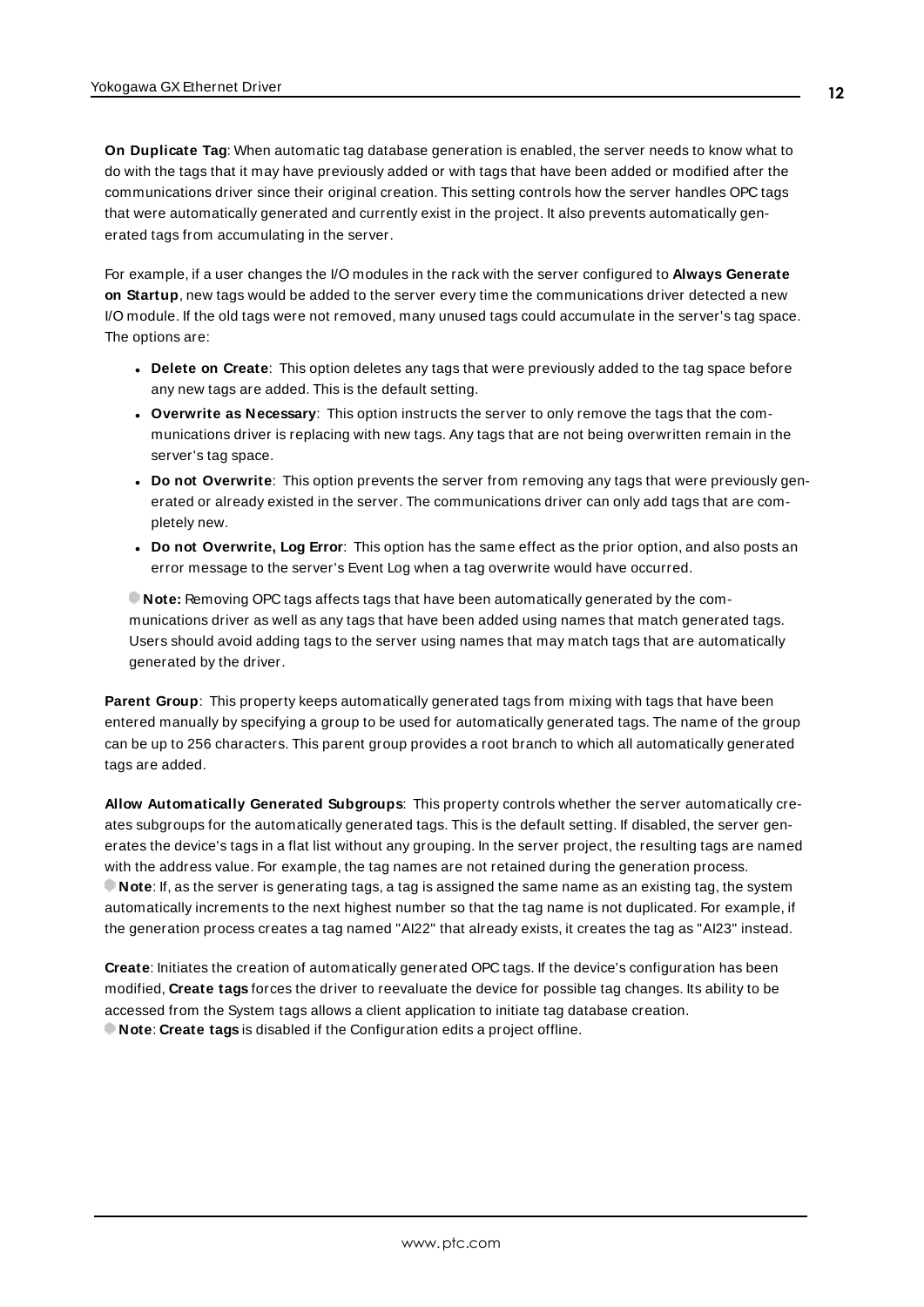## <span id="page-12-0"></span>**Device Properties — Device Configuration**

| <b>Property Groups</b>      | ⊟ General            |                |
|-----------------------------|----------------------|----------------|
| General                     | Port                 | Ethemet        |
| Scan Mode                   | Login<br>ь           |                |
| Timing                      | /AS1 Security Option | <b>Disable</b> |
| Auto-Demotion               | Usemame              | admin          |
| <b>Tag Generation</b>       | Password             | ********       |
| <b>Device Configuration</b> | User ID              |                |
|                             |                      |                |
| Redundancy                  |                      |                |

**Port:** Specify the port number that the remote device will be configured to use. This driver is currently set to use the Ethernet Exclusive port only (TCP port 34434).

**/AS1 Security Option:** When enabled, this option changes the login method to three parts: Username, User ID, and Password. When disabled, the driver uses the registered Username and Password login method if the device requires it. The default setting is disabled.

**Username:** Specify the registered username. If the device is configured with the login function enabled, only users that are registered can log in. The user name is case sensitive.

**Password:** Specify the username's registered password for when the device is configured with the login function enabled.

**User ID:** Specify the unique User ID when utilizing the /AS1 Security Option. The default setting is blank. **Note**: All device login properties are client access restricted. Changes can not be made to these properties while an OPC Client is accessing device tags. Reinitialize after changes are made.

## <span id="page-12-1"></span>**Device Properties — Redundancy**

| Property Groups                    | Redundancy<br>$=$      |                   |
|------------------------------------|------------------------|-------------------|
| General                            | Secondary Path         |                   |
| Scan Mode                          | <b>Operating Mode</b>  | Switch On Failure |
| Timing                             | Monitor Item           |                   |
| Auto-Demotion                      | Monitor Interval (s)   | 300               |
| <b>Tag Generation</b>              | Return to Primary ASAP | Yes               |
|                                    |                        |                   |
| Device Configuration<br>Redundancy |                        |                   |

**Secondary Path**: Specifies the explicit, unaliased path to the device serving as backup if the primary device fails. The valid format is <channel>.<Device>.

**Operating Mode**: Specify how the active device is chosen at runtime. Options include Switch On Failure, Switch On Trigger, Primary Only, and Secondary Only. The default setting is Switch On Failure. Descriptions of the options are as follows: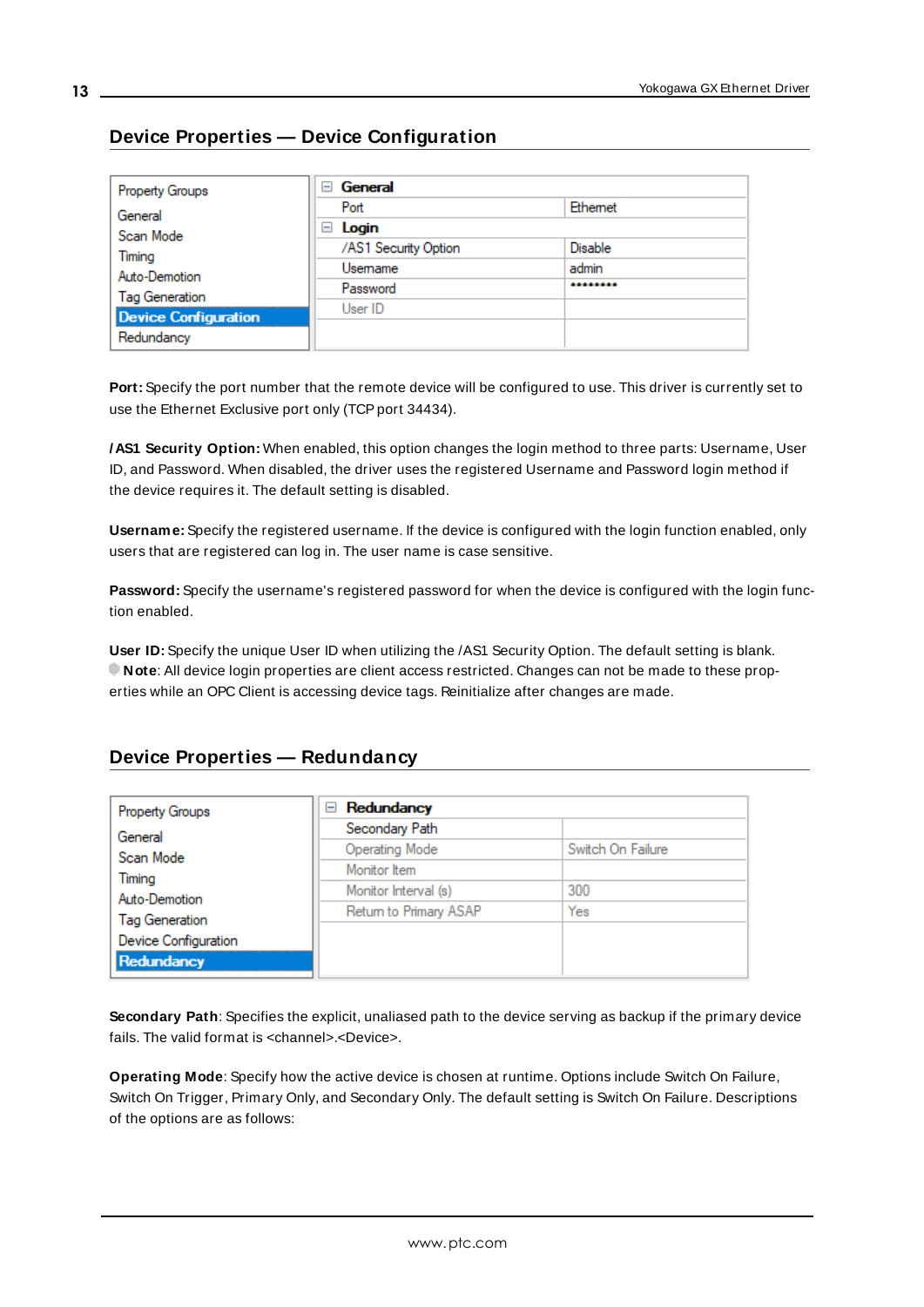- <sup>l</sup> **Switch On Failure:** In this mode, communication fails over to the secondary device when the primary device enters an error state (and vice versa). Initial communication begins on the primary device. The options are described below. For detailed information, refer to server help.
- <sup>l</sup> **Switch On Trigger:** In this mode, the server monitors a configured trigger item. When the configured trigger condition becomes true, communication switches over to the secondary device. As long as the condition is false, communication remains on the primary device. Communication is initiated with the primary device until the trigger condition can be evaluated. The options are described below. For detailed information, refer to server help.

**Note**: For Switch On Trigger mode, the communication path is dictated entirely by the trigger state. Unlike the Switch On Failure mode, the communication path is not updated in the case of compromised physical communication.

- **Primary Only:** In this mode, communication is fixed to the primary device regardless of the error state. This option is used for maintenance when the secondary device needs to be taken offline.
- **.** Secondary Only: In this mode, communication is fixed to the secondary device regardless of the error state. This option is used for maintenance when the primary device needs to be taken offline.

The following properties are only available when Switch On Trigger operating mode is enabled:

**Figger Item:** Specify a fully qualified dynamic or static item reference. This item is used as the source of the trigger and is regularly evaluated at the configured scan rate to determine if a switchover is required. To choose a static item reference defined in the server, use the Tag Browser by pressing the browse (...) button.

**Note**: The Trigger Item can be any server tag, but cannot be an array data type.

- **Scan Rate:** This is the frequency at which the Trigger item is evaluated
- **Trigger type:** This is the type of condition evaluated on the Trigger item. The supported trigger types are Quality Not Good, Value, and No Data Change.
	- **.** Quality Not Good: When the trigger type is configured as Quality Not Good, the Trigger item change in quality to bad or uncertain causes communication to switch to the secondary device. When the Trigger item quality returns to good, communication switches back to the primary.
	- **· Value:** When the trigger type is configured as Value, the item is compared using an operator from the drop-down list and data in the entry field. The value entered should be compatible with the data type of the enabled trigger item. When the trigger item value meets the condition defined by the configured string and operator, the trigger is considered "set" and communication switches from the primary to the secondary. When the trigger item value no longer meets the criteria, communication switches back to the primary. Available operators are equals (=), does not equal ( $\neq$ ), greater than (>), greater than or equal to ( $\geq$ ), less than (<), and less than or equal to  $(≤)$ .

**Tips:** This field accepts an arbitrary length string of alpha-numeric characters. When the trigger item is a string type, comparisons are case insensitive ("Hello, World" and "HELLO, WORLD" are considered a match). When the trigger item is a float type (double or float type), care must be exercised because comparisons do not consider precision loss (1.499999 is not considered equal to 1.5).

**Monitor Item**: This optional property specifies a valid device tag name or address on both the primary and secondary devices that is used to monitor communications on both devices. Valid formats include the device address (such as "400001") or a partially qualified tag name (such as "Tag1") to identify a static tag at the device level (or "Group1.Tag1" to identify a tag in "Group1" and so forth). The default setting is blank. **Note**: Only tags that require device communication may be used. For more information, refer to server help.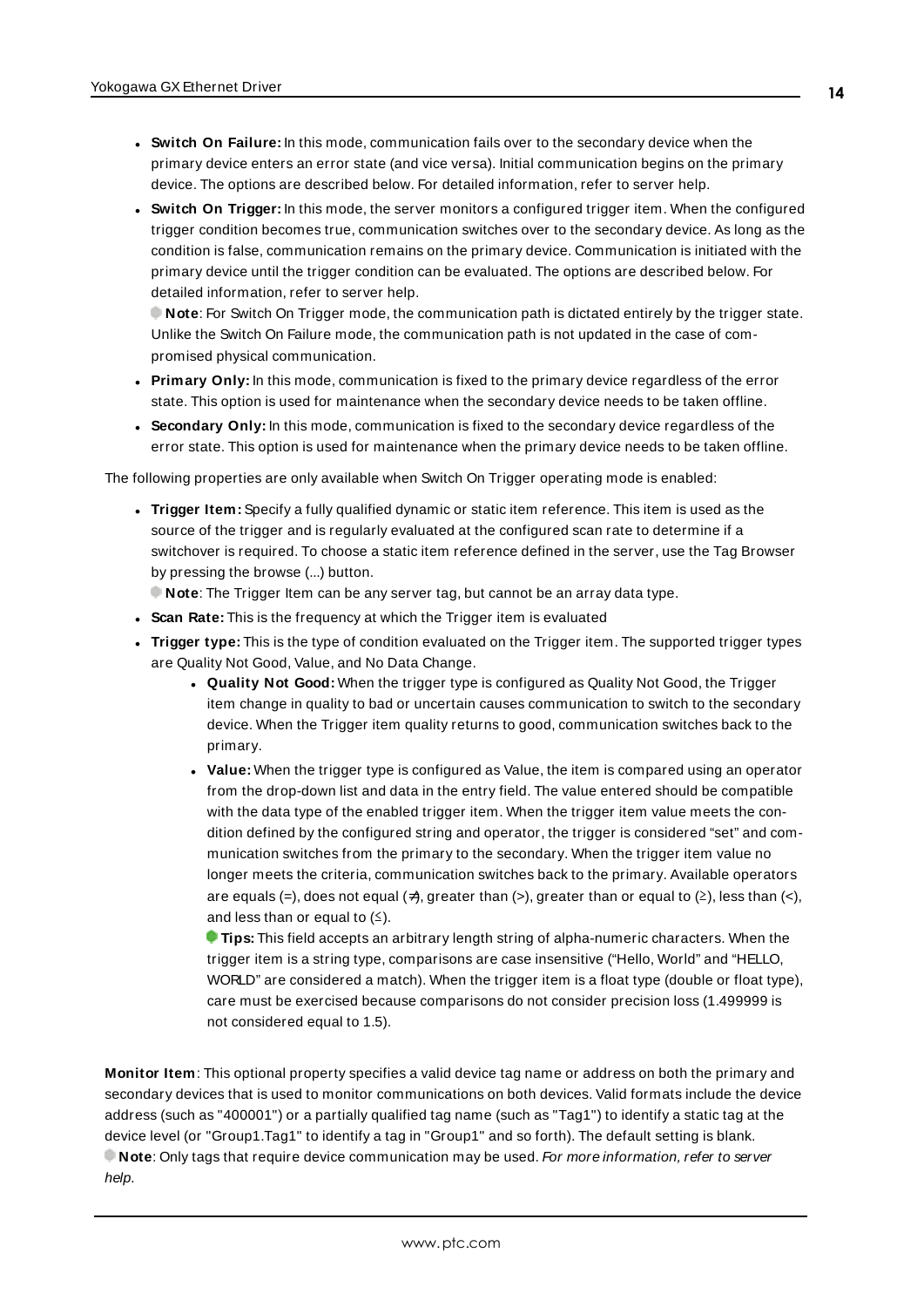**Monitor Interval**: Specify the rate at which the Monitor Item is polled on each device in a redundant pair. It is the rate at which the error tag updates on the inactive device in a pair. The valid range is 30 to 999 seconds. The default setting is 300 seconds.

**Return to Primary ASAP**: This option specifies whether the primary device should become the active device as soon as possible after a failover. When enabled, the primary is re-activated as soon as possible following a transition of its error state from True to False.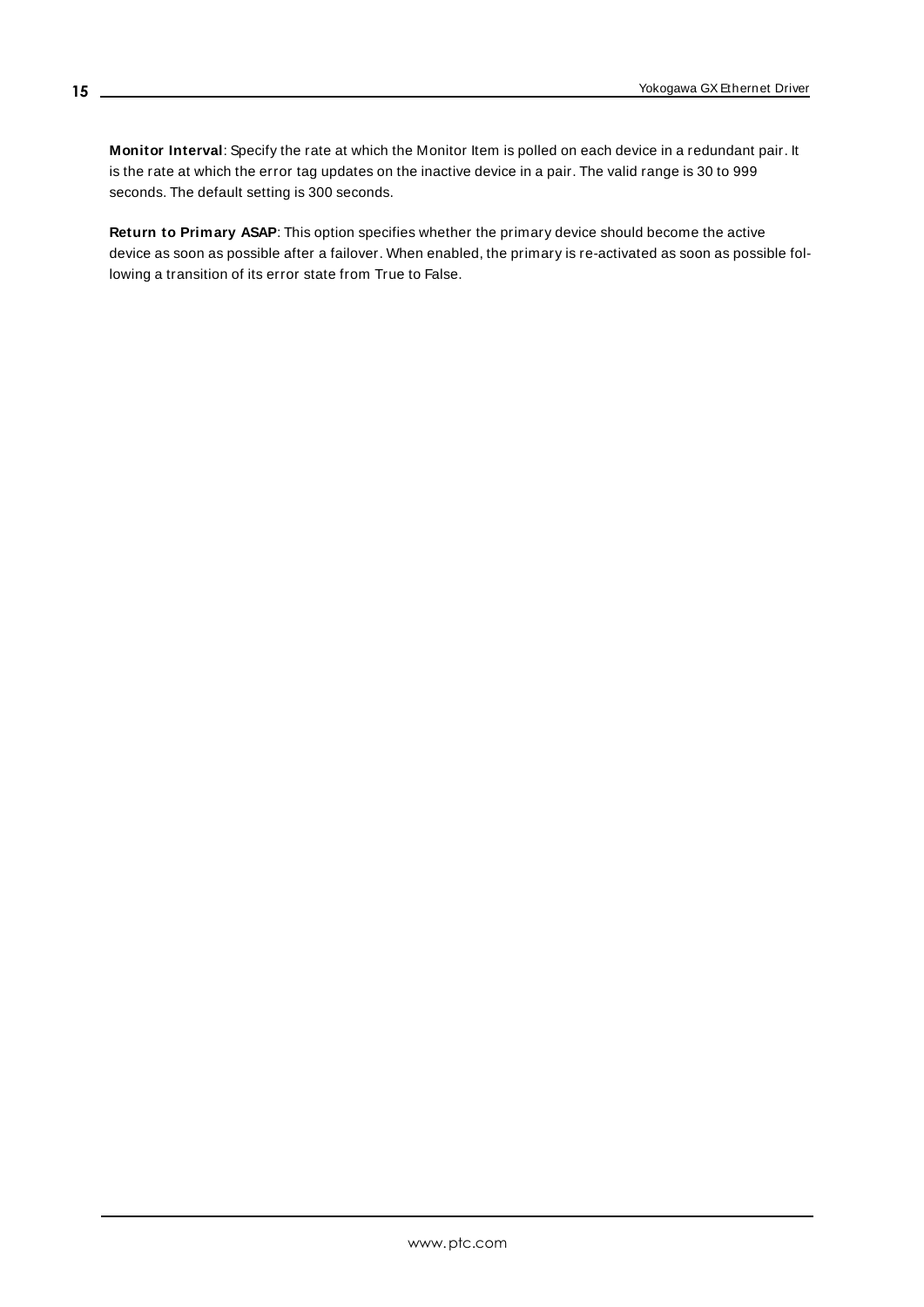## <span id="page-15-0"></span>**Optimizing Communications**

The Yokogawa GXEthernet Driver is designed to provide the best performance with the least amount of impact on the system's overall performance. While the Yokogawa GXEthernet Driver is fast, there are a couple of guidelines that can be used to control and optimize the application and gain maximum performance.

The server refers to communications protocols as a channel. Each channel defined in the application represents a separate path of execution in the server. Once a channel has been defined, a series of devices must then be defined under that channel. Each of these devices represents a single Ethernet device from which data will be collected. While this approach to defining the application will provide a high level of performance, it won't take full advantage of the Yokogawa GX Ethernet Driver or the network. An example of how the application may appear when configured using a single channel is shown below.



Each device appears under a single channel. In this configuration, the driver must move from one device to the next as quickly as possible to gather information at an effective rate. As more devices are added or more information is requested from a **Single device, the overall update rate begins to suffer.** 

If the Yokogawa GXEthernet Driver could only define one single channel, this example would be the only option available; however, the Yokogawa GXEthernet Driver can define multiple channels. Using multiple channels distributes the data collection workload by simultaneously issuing multiple requests to the network.



Each device can be defined under its own channel. In this configuration, a single path of execution is dedicated to the task of gathering data from each device.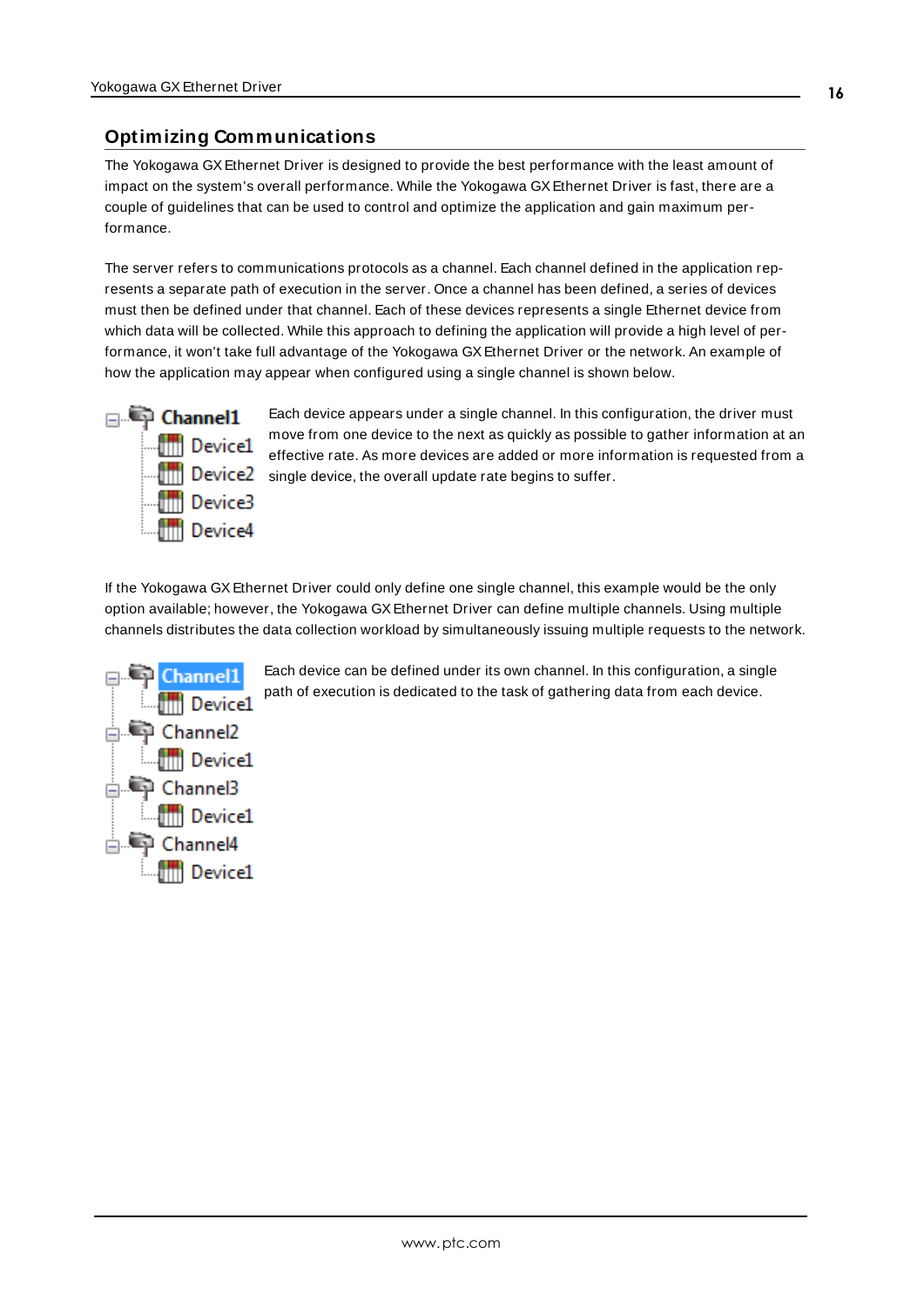## <span id="page-16-0"></span>**Data Types Description**

<span id="page-16-6"></span><span id="page-16-5"></span><span id="page-16-4"></span><span id="page-16-3"></span><span id="page-16-2"></span><span id="page-16-1"></span>

| Data Type      | <b>Description</b>           |
|----------------|------------------------------|
| <b>Boolean</b> | Single bit                   |
| <b>Byte</b>    | Unsigned 8-bit value         |
| Word           | Unsigned 16-bit value        |
| <b>DWord</b>   | Unsigned 32-bit value        |
| Short          | Signed 16-bit value          |
| Long           | Signed 32-bit value          |
| <b>Float</b>   | 32-bit floating point value  |
| Double         | 64-bit floating point value  |
| String         | Null-terminated ASCII string |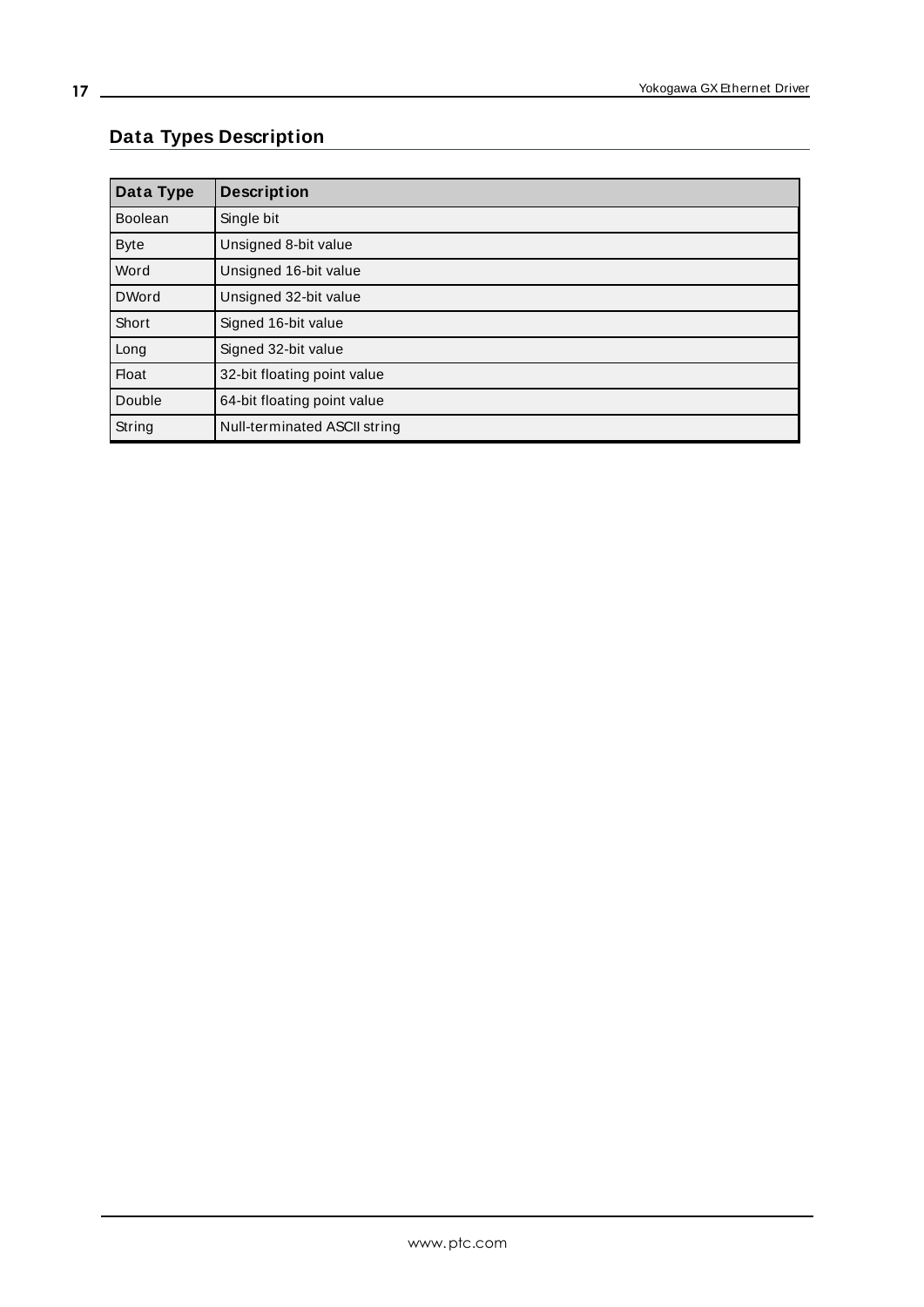## <span id="page-17-0"></span>**Address Descriptions**

Most of the tags are associated with configuration data and are only read during the initial communication with the device or when a non-zero value is written to the Refresh tag. All tags below marked with a "\*' are read from the device continuously according to the update rate set by the client. Bold values are defaults.

## **General Device Data**

| <b>Format</b>     | <b>Address Type</b>                                                                       | Data Types     | <b>Access</b> |
|-------------------|-------------------------------------------------------------------------------------------|----------------|---------------|
| Firmware          | Specifies the firmware version of the main unit                                           | <b>String</b>  | Read Only     |
| Options           | Specifies the codes for the options that have been<br>installed on the device             | String         | Read Only     |
| ProductName       | Specifies the product name of the device                                                  | String         | Read Only     |
| Refresh           | Writing a non-zero value to this tag causes a refresh<br>of all the configurations values | <b>Boolean</b> | Write Only    |
| SerialNumber      | Specifies the serial number of the device                                                 | String         | Read Only     |
| <b>UnitStatus</b> | Specifies the status of the device                                                        | String         | Read Only     |

### **Communication Channel Tags**

All communication tags start with the letter C, followed by the three-digit channel number (shown as xxx below).

| <b>Tag Format</b>         | <b>Address Type</b>                                                                                                                                                                                                                                                               | Range                           | Data Types                           | <b>Access</b> |
|---------------------------|-----------------------------------------------------------------------------------------------------------------------------------------------------------------------------------------------------------------------------------------------------------------------------------|---------------------------------|--------------------------------------|---------------|
| Cxxx.Alarm*               | Specifies the alarm sum-<br>mary for this channel. Will<br>be 1 if an alarm is cur-<br>rently active.                                                                                                                                                                             | $xxx = 1 - 999$                 | <b>Boolean</b>                       | Read Only     |
| Cxxx.Alarmzz.Detection    | Specifies whether the<br>alarm detection function<br>will be used                                                                                                                                                                                                                 | $xxx = 1 - 999$<br>$zz = 1 - 4$ | <b>Boolean</b>                       | Read Only     |
| Cxxx.Alarmzz.Output       | Specifies whether the<br>alarm will output to a<br>relay or internal switch                                                                                                                                                                                                       | $xxx = 1 - 999$<br>$77 = 1-4$   | String                               | Read Only     |
| Cxxx.Alarmzz.OutputNumber | Specifies the relay or<br>internal switch number                                                                                                                                                                                                                                  | $xxx = 1 - 999$<br>$77 = 1 - 4$ | Word, Short,<br>DWord, Long          | Read Only     |
| Cxxx.Alarmzz.Status*      | Specifies the current<br>status of the alarm. Poss-<br>ible values are:<br>$0 = \text{None}$<br>$1 = High limit$<br>$2 = Low limit$<br>$3$ = Difference high limit<br>$4 =$ Difference low limit<br>5 = High limit on rate-of-<br>change<br>$6 =$ Low limit on rate-of-<br>change | $xxx = 1 - 999$<br>$77 = 1-4$   | Byte, Word,<br>Short, DWord,<br>Long | Read Only     |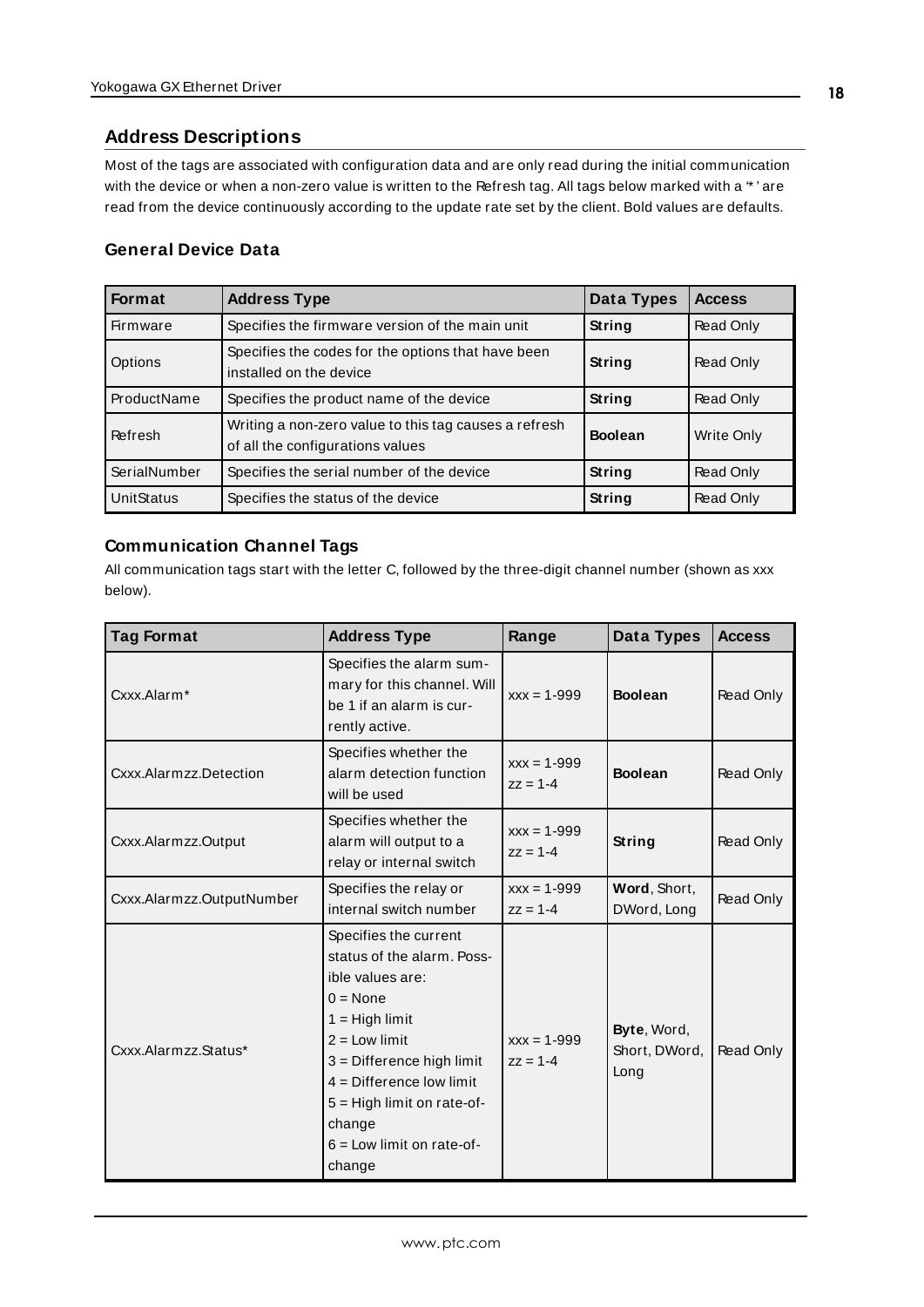| <b>Tag Format</b>  | <b>Address Type</b>       | Range           | Data Types     | <b>Access</b> |
|--------------------|---------------------------|-----------------|----------------|---------------|
|                    | $7 =$ Delay high limit    |                 |                |               |
|                    | $8 =$ Delay low limit     |                 |                |               |
| Cxxx.Alarmzz.Type  | Specifies the type of     | $XXX = 1 - 999$ | <b>String</b>  | Read Only     |
|                    | alarm (H, L, TH, TL)      | $zz = 1 - 4$    |                |               |
| Cxxx.Alarmzz.Value | Specifies the value asso- | $XXX = 1 - 999$ | Long, DWord    | Read Only     |
|                    | ciated with the alarm     | $zz = 1 - 4$    |                |               |
|                    | Specifies the decimal     | Byte, Word,     |                |               |
| Cxxx.DecimalPlace  | place for the span and    | $XXX = 1 - 999$ | Short, DWord,  | Read Only     |
|                    | Value values              |                 | Long           |               |
|                    | Specifies whether the     |                 |                |               |
| Cxxx.Enabled       | communication channel is  | $XXX = 1 - 999$ | <b>Boolean</b> | Read Only     |
|                    | enabled                   |                 |                |               |
| Cxxx.PV*           | Specifies the process     | $XXX = 1 - 999$ | String,        | Read Only     |
|                    | value                     |                 | Double         |               |
| Cxxx.SpanLower     | Specifies the lower span  | $XXX = 1 - 999$ | Long, DWord    | Read Only     |
| Cxxx.SpanUpper     | Specifies the upper span  | $XXX = 1 - 999$ | Long, DWord    | Read Only     |
|                    | Specifies the current     |                 |                |               |
|                    | status of the channel.    |                 |                |               |
|                    | Possible values are:      |                 |                |               |
|                    | $0 = No error$            |                 |                |               |
|                    | $1 = Skip$                |                 |                |               |
|                    | $2 = +0$ ver              |                 | Byte, Word,    |               |
| Cxxx.Status*       | $3 = -OVER$               | $XXX = 1 - 999$ | Short, DWord,  | Read Only     |
|                    | $4 = +Burnout$            |                 | Long           |               |
|                    | $5 = -Burnout$            |                 |                |               |
|                    | $6 = A/D$ error           |                 |                |               |
|                    | $7 =$ Invalid data        |                 |                |               |
|                    | $16 = Math$ result is NaN |                 |                |               |
|                    | $17 =$ Communication      |                 |                |               |
|                    | error                     |                 |                |               |
| Cxxx.TagName       | Specifies the tag name    | $XXX = 1 - 999$ | <b>String</b>  | Read Only     |
| Cxxx.TagNumber     | Specifies the tag number  | $xxx = 1 - 999$ | String         | Read Only     |
| Cxxx.Unit          | Specifies the units       | $XXX = 1 - 999$ | String         | Read Only     |

## **Input / Output Channel Tags**

All input / output tags start with the four-digit channel number (shown as xxxx below). The channel number is a representation of the [unit-number][slot-number][channel] as a single value.

| Format                 | <b>Address Type</b>                                                                                  | Range             | Data Types     | <b>Access</b> |
|------------------------|------------------------------------------------------------------------------------------------------|-------------------|----------------|---------------|
| xxxx.Alarm*            | Specifies the alarm sum-<br>mary for this channel. Will<br>be 1 if an alarm is cur-<br>rently active | $xxxx = 1 - 9999$ | <b>Boolean</b> | Read Only     |
| xxxx.Alarmzz.Detection | Specifies whether the                                                                                | $XXX = 1 - 9999$  | <b>Boolean</b> | Read Only     |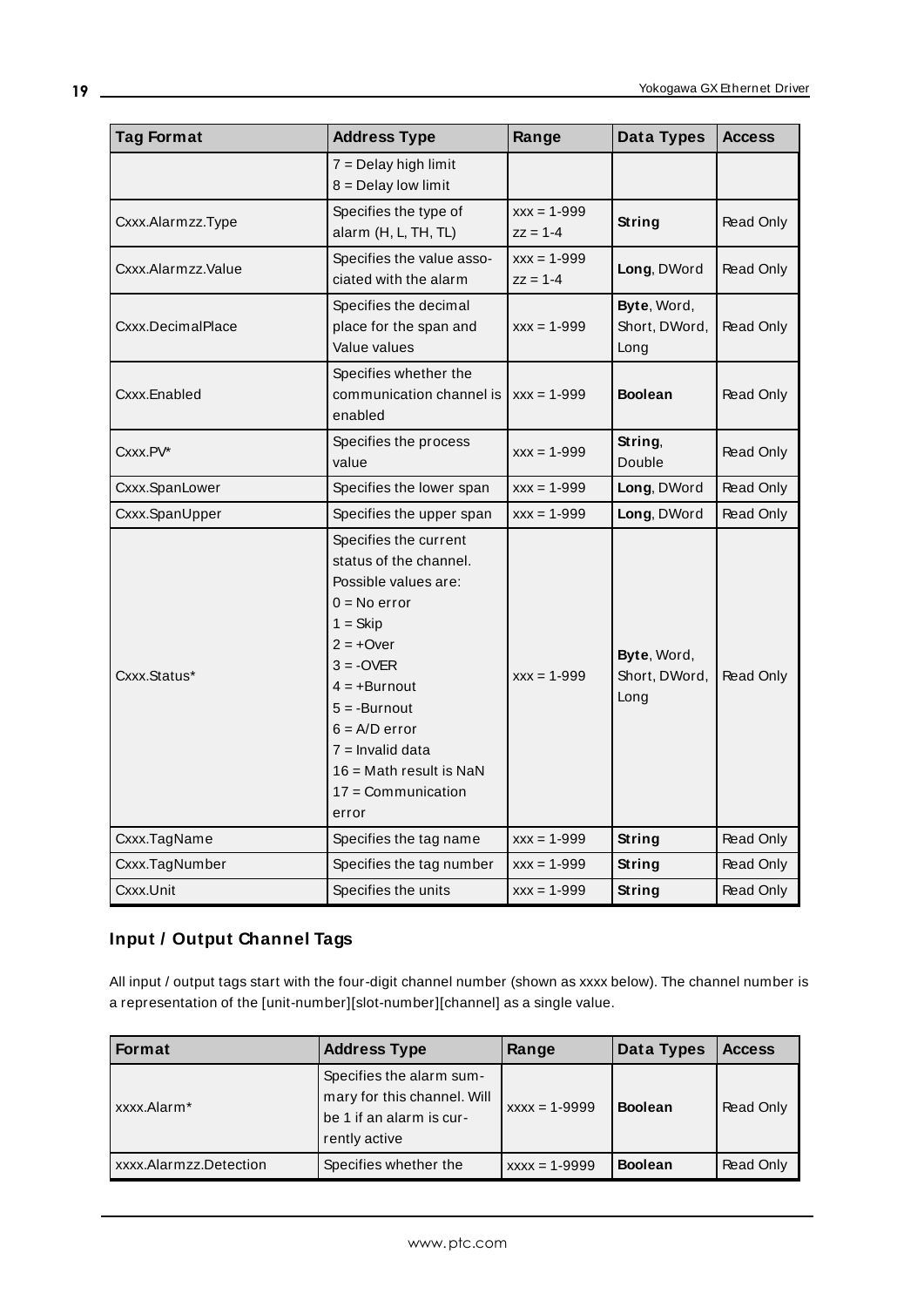| Format                    | <b>Address Type</b>                                                                                                                                                                                                                                                                                                         | Range                             | Data Types                           | <b>Access</b> |
|---------------------------|-----------------------------------------------------------------------------------------------------------------------------------------------------------------------------------------------------------------------------------------------------------------------------------------------------------------------------|-----------------------------------|--------------------------------------|---------------|
|                           | alarm detection function<br>will be used                                                                                                                                                                                                                                                                                    | $zz = 1 - 4$                      |                                      |               |
| xxxx.Alarmzz.Output       | Specifies whether the<br>alarm will output to a relay<br>or internal switch                                                                                                                                                                                                                                                 | $xxxx = 1 - 9999$<br>$zz = 1 - 4$ | <b>String</b>                        | Read Only     |
| xxxx.Alarmzz.OutputNumber | Specifies the relay or<br>internal switch number                                                                                                                                                                                                                                                                            | $xxxx = 1 - 9999$<br>$zz = 1 - 4$ | Word, Short,<br>DWord, Long          | Read Only     |
| xxxx.Alarmzz.Status*      | Specifies the current<br>status of the alarm. Poss-<br>ible values are:<br>$0 = None$<br>$1 = High limit$<br>$2 =$ Low limit<br>3 = Difference high limit<br>$4 =$ Difference low limit<br>5 = High limit on rate-of-<br>change<br>$6 =$ Low limit on rate-of-<br>change<br>$7 =$ Delay high limit<br>$8 =$ Delay low limit | $xxxx = 1 - 9999$<br>$zz = 1 - 4$ | Byte, Word,<br>Short, DWord,<br>Long | Read Only     |
| xxxx.Alarmzz.Type         | Specifies the type of alarm<br>(H, L, TH, TL)                                                                                                                                                                                                                                                                               | $XXX = 1 - 9999$<br>$zz = 1 - 4$  | <b>String</b>                        | Read Only     |
| xxxx.Alarmzz.Value        | Specifies the value asso-<br>ciated with the alarm                                                                                                                                                                                                                                                                          | $xxxx = 1 - 9999$<br>$zz = 1 - 4$ | Long, DWord                          | Read Only     |
| xxxx.Bias                 | Specifies the Bias of the<br>channel                                                                                                                                                                                                                                                                                        | $xxxx = 1 - 9999$                 | Long, DWord                          | Read Only     |
| xxxx.CalcType             | Specifies the calculation<br>type of the channel                                                                                                                                                                                                                                                                            | $xxxx = 1 - 9999$                 | String                               | Read Only     |
| xxxx.DecimalPlace         | Specifies the decimal<br>place for the span and<br>Value values                                                                                                                                                                                                                                                             | $xxxx = 1 - 9999$                 | Byte, Word,<br>Short, DWord,<br>Long | Read Only     |
| xxxx.Enabled              | Specifies whether the com-<br>munication channel is<br>enabled                                                                                                                                                                                                                                                              | $xxxx = 1 - 9999$                 | <b>Boolean</b>                       | Read Only     |
| xxxx.Energize             | Specifies whether the<br>channel has been set to<br>Energize or De-energize                                                                                                                                                                                                                                                 | $xxxx = 1 - 9999$                 | String                               | Read Only     |
| xxxx.Hold                 | Specifies whether the<br>channel has been set to<br>Hold or Non-hold                                                                                                                                                                                                                                                        | $xxxx = 1 - 9999$                 | <b>String</b>                        | Read Only     |
| xxxx.IOType               | The type of the input or<br>output                                                                                                                                                                                                                                                                                          | $xxxx = 1 - 9999$                 | <b>String</b>                        | Read Only     |
| xxxx.Operation            | Specifies when the chan-<br>nel should operate (And,<br>Or)                                                                                                                                                                                                                                                                 | $xxxx = 1 - 9999$                 | String                               | Read Only     |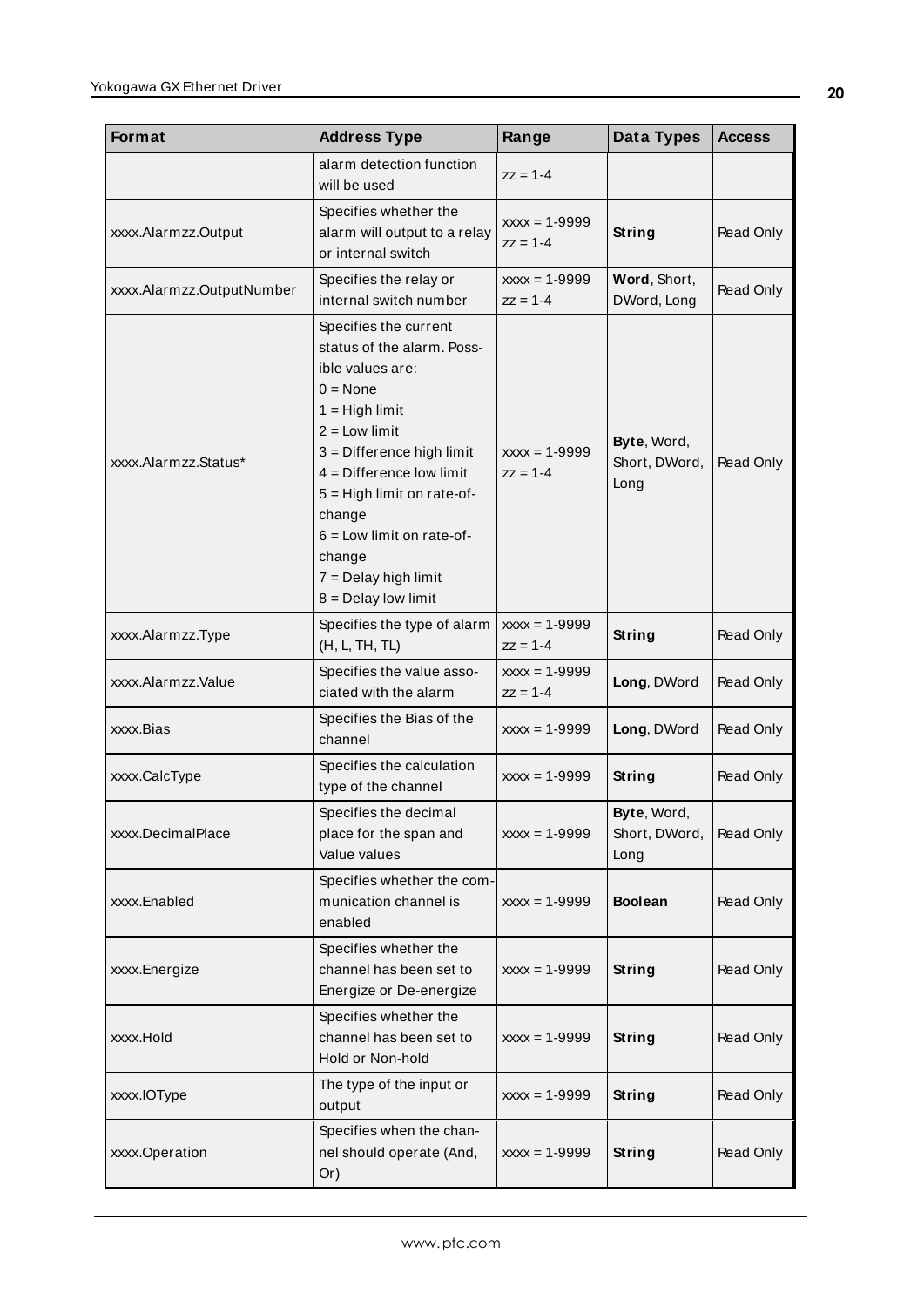| Format              | <b>Address Type</b>                                                                                                                                                                                                                                                       | Range             | Data Types                           | <b>Access</b> |
|---------------------|---------------------------------------------------------------------------------------------------------------------------------------------------------------------------------------------------------------------------------------------------------------------------|-------------------|--------------------------------------|---------------|
| xxxx.PresetValue    | Specifies the Preset value                                                                                                                                                                                                                                                | $xxxx = 1 - 9999$ | Short                                | Read Only     |
| xxxx.PV*            | Specifies the process val-<br>ues.                                                                                                                                                                                                                                        | $XXX = 1 - 9999$  | Float, Double                        | Read Only     |
| xxxx.Range          | Specifies the range based<br>on the type of input. See<br>the device's User's Manual<br>for more information and<br>possible values.                                                                                                                                      | $XXX = 1 - 9999$  | String                               | Read Only     |
| xxxx.RefChannelNum  | Specifies the reference<br>channel number                                                                                                                                                                                                                                 | $XXX = 1 - 9999$  | Word, Short,<br>DWord, Long          | Read Only     |
| xxxx.RefChannelType | Specifies the reference<br>channel type (Input, Math,<br>Com)                                                                                                                                                                                                             | $XXX = 1 - 9999$  | String                               | Read Only     |
| xxxx.ReflashTime    | Specifies the reflash time                                                                                                                                                                                                                                                | $XXX = 1 - 9999$  | String                               | Read Only     |
| xxxx.RelayAction    | Specifies the relay action<br>on an ACK (Normal, Reset)                                                                                                                                                                                                                   | $XXX = 1 - 9999$  | String                               | Read Only     |
| xxxx.ScalingHigh    | Specifies the scaling high<br>value when scaling is<br>enabled                                                                                                                                                                                                            | $XXX = 1 - 9999$  | Float, Double                        | Read Only     |
| xxxx.ScalingLow     | Specifies the scaling low<br>value when scaling is<br>enabled                                                                                                                                                                                                             | $XXX = 1 - 9999$  | Float, Double                        | Read Only     |
| xxxx.SpanLower      | Specifies the lower span                                                                                                                                                                                                                                                  | $XXX = 1 - 9999$  | Long, DWord                          | Read Only     |
| xxxx.SpanUpper      | Specifies the upper span                                                                                                                                                                                                                                                  | $XXX = 1 - 9999$  | Long, DWord                          | Read Only     |
| xxxx.Status*        | Specifies the current<br>status of the channel. Poss-<br>ible values are:<br>$0 = No error$<br>$1 = Skip$<br>2 = +Over<br>$3 = -OVER$<br>$4 = +Burnout$<br>$5 = -Burnout$<br>$6 = A/D$ error<br>$7 =$ Invalid data<br>16 = Math result is NaN<br>17 = Communication error | $XXX = 1 - 9999$  | Byte, Word,<br>Short, DWord,<br>Long | Read Only     |
| xxxx.TagName        | Specifies the tag name                                                                                                                                                                                                                                                    | $XXX = 1 - 9999$  | String                               | Read Only     |
| xxxx.TagNumber      | Specifies the tag number                                                                                                                                                                                                                                                  | $xxxx = 1 - 9999$ | String                               | Read Only     |
| xxxx.Unit           | Specifies the units                                                                                                                                                                                                                                                       | $xxxx = 1 - 9999$ | <b>String</b>                        | Read Only     |

## **Math Channel Tags**

All math tags start with the letter A followed by the three-digit channel number (shown as xxx below).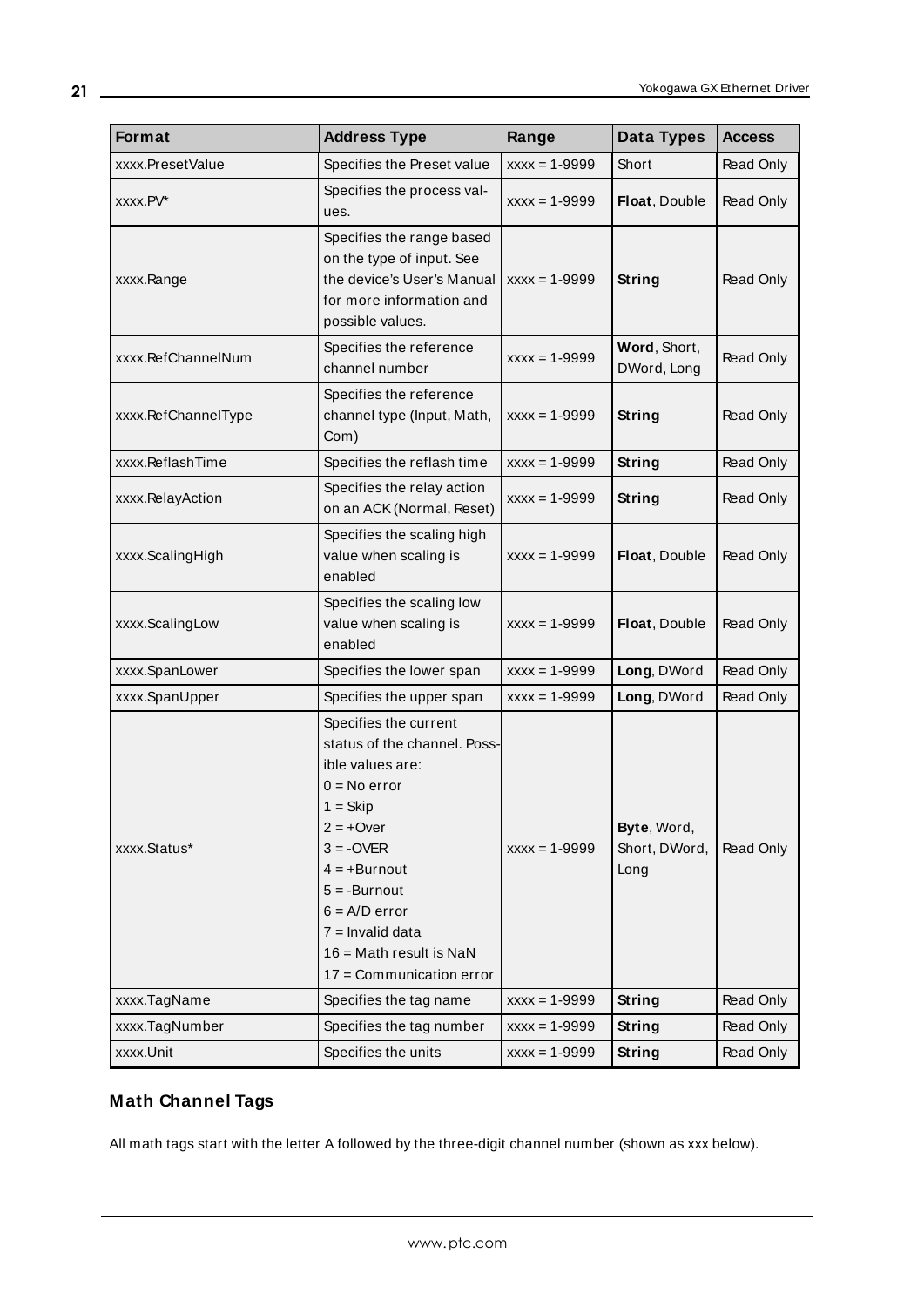| Format                    | <b>Address Type</b>                                                                                                                                                                                                                                                                                                         | Range                           | Data Types                           | <b>Access</b> |
|---------------------------|-----------------------------------------------------------------------------------------------------------------------------------------------------------------------------------------------------------------------------------------------------------------------------------------------------------------------------|---------------------------------|--------------------------------------|---------------|
| Axxx.Alarm*               | Specifies the alarm sum-<br>mary for this channel. Will<br>be 1 if an alarm is cur-<br>rently active.                                                                                                                                                                                                                       | $XXX = 1 - 999$                 | <b>Boolean</b>                       | Read Only     |
| Axxx.Alarmzz.Detection    | Specifies whether the<br>alarm detection function<br>will be used                                                                                                                                                                                                                                                           | $XXX = 1 - 999$<br>$zz = 1 - 4$ | <b>Boolean</b>                       | Read Only     |
| Axxx.Alarmzz.Output       | Specifies whether the<br>alarm will output to a<br>relay or internal switch                                                                                                                                                                                                                                                 | $xxx = 1 - 999$<br>$zz = 1 - 4$ | String                               | Read Only     |
| Axxx.Alarmzz.OutputNumber | Specifies the relay or<br>internal switch number                                                                                                                                                                                                                                                                            | $XXX = 1 - 999$<br>$zz = 1 - 4$ | Word, Short,<br>DWord, Long          | Read Only     |
| Axxx.Alarmzz.Status*      | Specifies the current<br>status of the alarm. Poss-<br>ible values are:<br>$0 = None$<br>$1 = High limit$<br>$2 =$ Low limit<br>3 = Difference high limit<br>$4 =$ Difference low limit<br>5 = High limit on rate-of-<br>change<br>$6 =$ Low limit on rate-of-<br>change<br>$7 =$ Delay high limit<br>$8 =$ Delay low limit | $xxx = 1 - 999$<br>$zz = 1 - 4$ | Byte, Word,<br>Short, DWord,<br>Long | Read Only     |
| Axxx.Alarmzz.Type         | Specifies the type of<br>alarm (H, L, TH, TL)                                                                                                                                                                                                                                                                               | $XXX = 1 - 999$<br>$zz = 1 - 4$ | <b>String</b>                        | Read Only     |
| Axxx.Alarmzz.Value        | Specifies the value asso-<br>ciated with the alarm                                                                                                                                                                                                                                                                          | $XXX = 1 - 999$<br>$zz = 1 - 4$ | Long, DWord                          | Read Only     |
| Axxx.DecimalPlace         | Specifies the decimal<br>place for the span and<br>Value values                                                                                                                                                                                                                                                             | $xxx = 1 - 999$                 | <b>Boolean</b>                       | Read Only     |
| Axxx.Enabled              | Specifies whether the<br>communication channel is<br>enabled                                                                                                                                                                                                                                                                | $xxx = 1 - 999$                 | Byte, Word,<br>Short, DWord,<br>Long | Read Only     |
| Axxx.PV*                  | Specifies the process<br>value                                                                                                                                                                                                                                                                                              | $xxx = 1 - 999$                 | Float, Double                        | Read Only     |
| Axxx.SpanLower            | Specifies the lower span                                                                                                                                                                                                                                                                                                    | $XXX = 1 - 999$                 | Long, DWord                          | Read Only     |
| Axxx.SpanUpper            | Specifies the upper span                                                                                                                                                                                                                                                                                                    | $XXX = 1 - 999$                 | Long, DWord                          | Read Only     |
| Axxx.Status*              | Specifies the current<br>status of the channel.<br>Possible values are:<br>$0 = No error$<br>$1 = Skip$<br>$2 = +0$ ver                                                                                                                                                                                                     | $XXX = 1 - 999$                 | Byte, Word,<br>Short, DWord,<br>Long | Read Only     |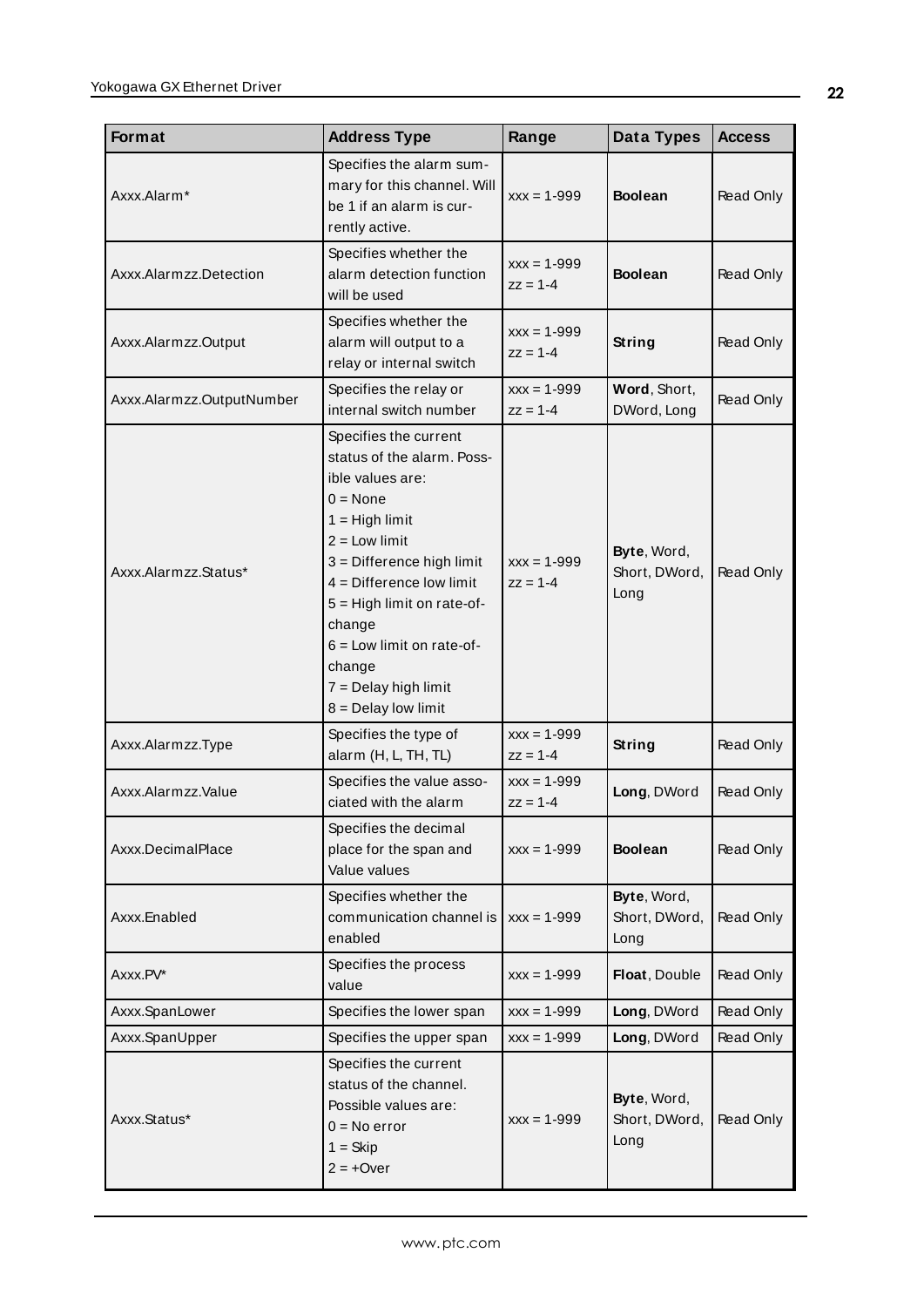| Format         | <b>Address Type</b>              | Range           | Data Types    | <b>Access</b> |
|----------------|----------------------------------|-----------------|---------------|---------------|
|                | $3 = -OVER$                      |                 |               |               |
|                | $4 = +$ Burnout                  |                 |               |               |
|                | $5 = -Burnout$                   |                 |               |               |
|                | $6 = A/D$ error                  |                 |               |               |
|                | $7 =$ Invalid data               |                 |               |               |
|                | $16 = \text{Math}$ result is NaN |                 |               |               |
|                | $17 =$ Communication             |                 |               |               |
|                | error                            |                 |               |               |
| Axxx.TagName   | Specifies the tag name           | $XXX = 1 - 999$ | <b>String</b> | Read Only     |
| Axxx.TagNumber | Specifies the tag number         | $XXX = 1 - 999$ | String        | Read Only     |
| Axxx.Unit      | Specifies the units              | $XXX = 1 - 999$ | String        | Read Only     |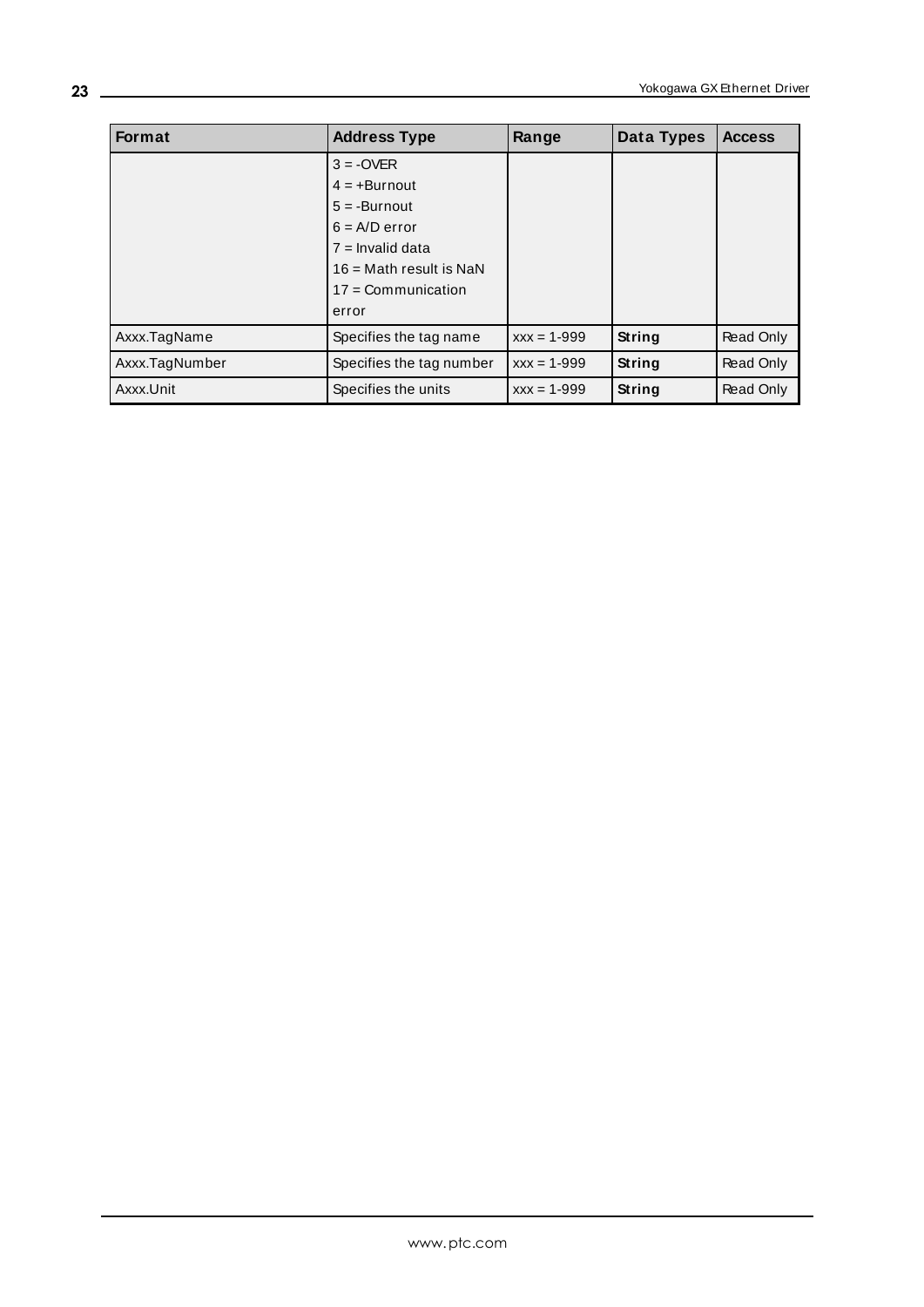# <span id="page-23-0"></span>Index

## **A**

Address Descriptions [18](#page-17-0) Allow Sub Groups [12](#page-11-0) Attempts Before Timeout [10](#page-9-1) Auto-Demotion [10](#page-9-0)

## **B**

Boolean [17](#page-16-1)

## **C**

Channel Assignment [7](#page-6-1) Communications Timeouts [9-10](#page-8-1) Connect Timeout [9](#page-8-2) Create [12](#page-11-1)

## **D**

Data Collection [8](#page-7-2) Data Types Description [17](#page-16-0) Delete [12](#page-11-2) Demote on Failure [10](#page-9-2) Demotion Period [10](#page-9-3) Device Configuration [13](#page-12-0) Device ID [3](#page-2-3) Device Properties — Tag Generation [11](#page-10-0) Discard Requests when Demoted [10](#page-9-4) Do Not Scan, Demand Poll Only [9](#page-8-3) Driver [7](#page-6-2) DWord [17](#page-16-2)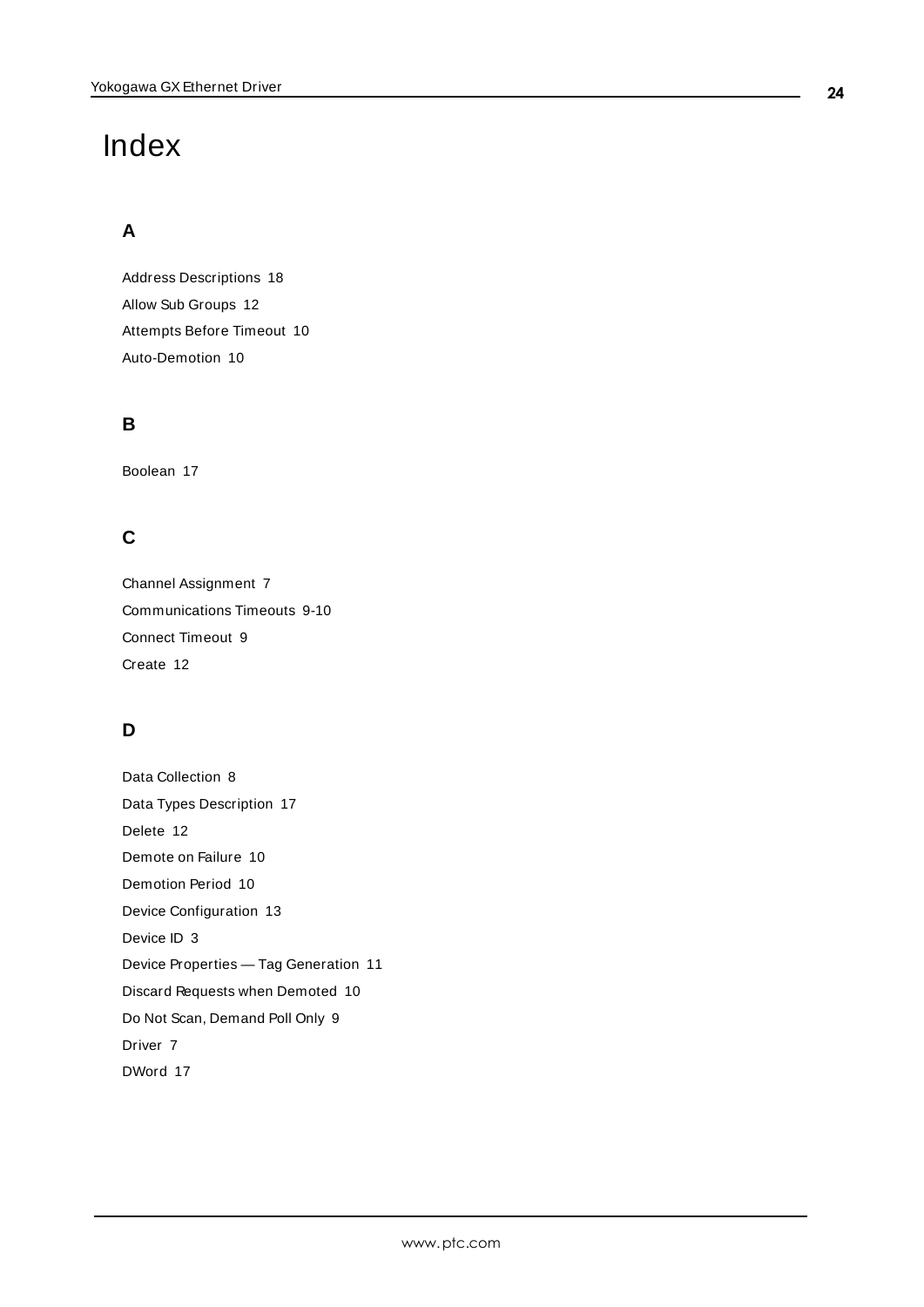**F**

Float [17](#page-16-3)

## **G**

General [7](#page-6-0) Generate [11](#page-10-1)

## **I**

ID [7](#page-6-3) Identification [7](#page-6-0) Initial Updates from Cache [9](#page-8-4) Inter-Request Delay [10](#page-9-5)

## **L**

Long [17](#page-16-4)

## **M**

Model [7](#page-6-4)

## **N**

Name [7](#page-6-5)

## **O**

On Device Startup [11](#page-10-2) On Duplicate Tag [12](#page-11-3) On Property Change [11](#page-10-3) Operating Mode [8](#page-7-0) Optimizing Communications [16](#page-15-0) Overview [3](#page-2-1) Overwrite [12](#page-11-4)